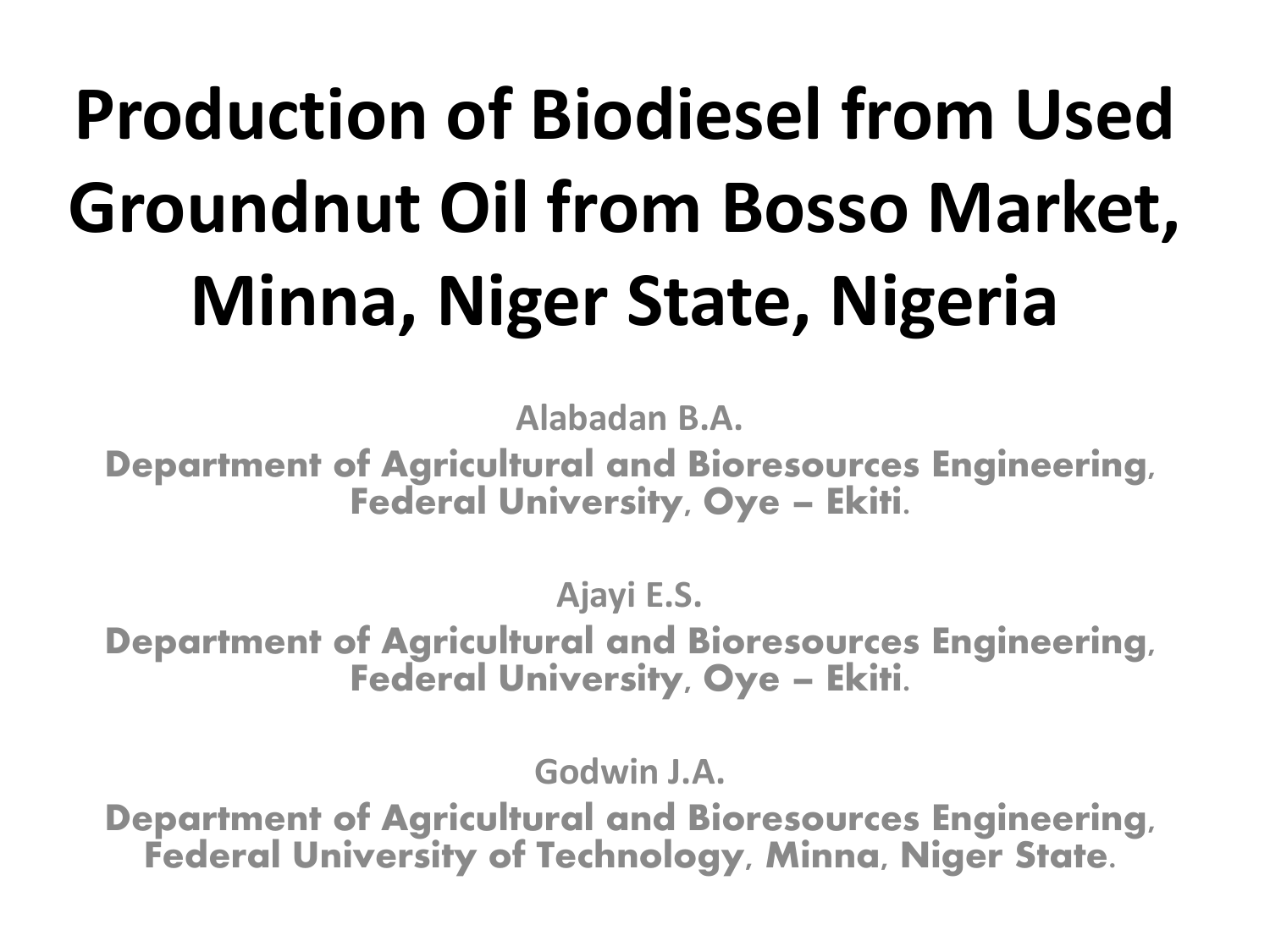### Abstract

The transesterification of used cooking oil with shortchain alcohols, in the presence of base catalyst sodium hydroxide (NaOH) and methanol as solvent, by means of single step batch transesterification process in order to obtain biodiesel fuel was studied using a reaction ratio of 6:1 for alcohol to oil ratio. The oil was heated in a water bath.

 The process variables that were investigated are catalyst concentration and reaction time. The variable that was fixed throughout the whole experiment was quantity of used vegetable oil, mixing degree of mechanical stirrer at 1300 rpm and alcohol to oil ratio. The oil was divided into three samples namely, 1, 2, and 3.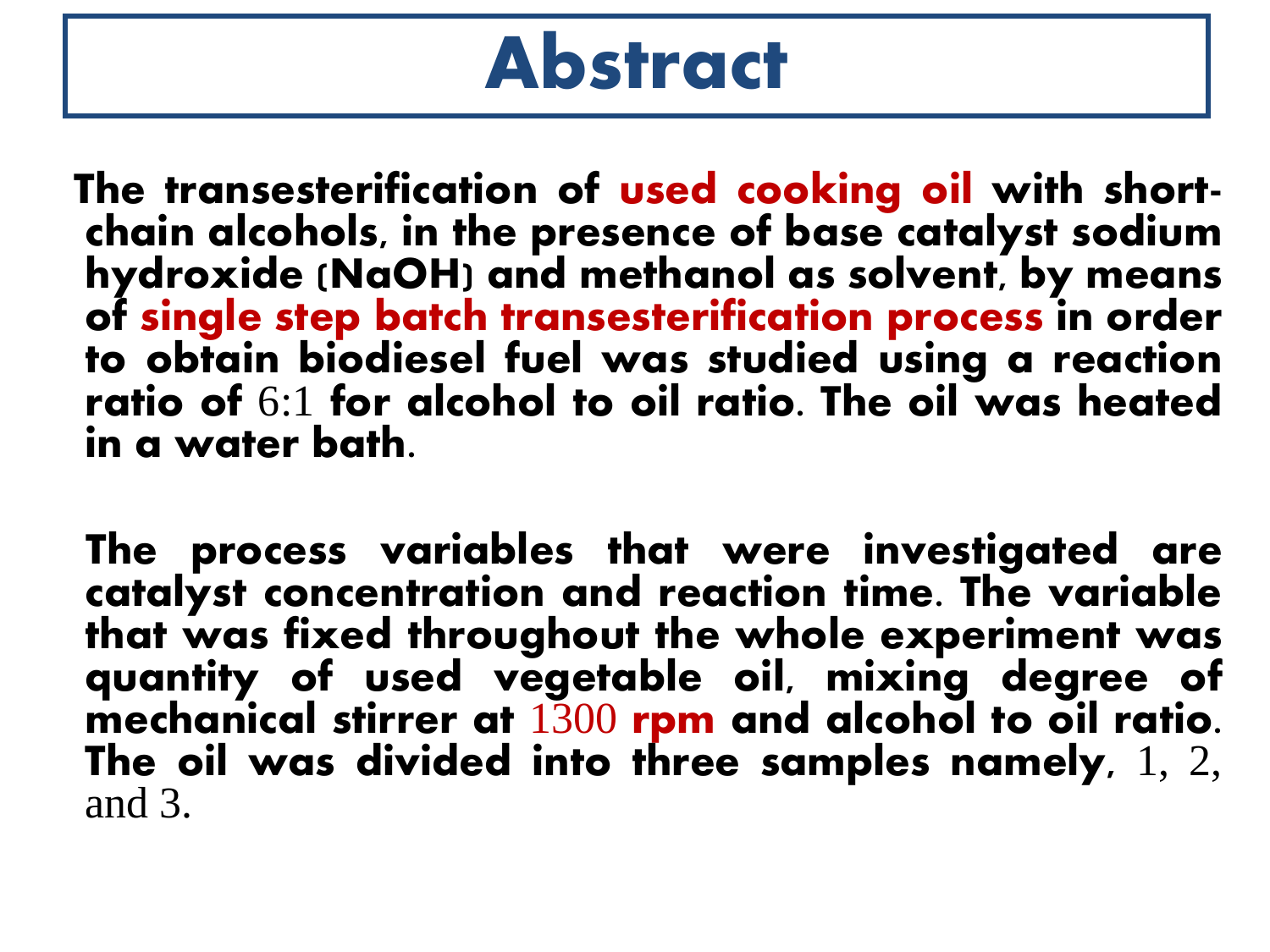# Abstract Cont'd

 The biodiesel yield for the samples are 58ml, 79ml and 70ml respectively while the glycerine yield for the samples were 19ml, 19ml and 20ml respectively. The reaction times for the three samples are 60, 90 and 120 minutes respectively.

 The best result for highest yield and highest purity is at  $90$  minutes reaction time and  $1.5$ g catalyst concentration.

 Sample 2 was found to have the highest cetane rating closer to the ASTM standard which implies that sample 2 will be a more efficient fuel than the other two samples, guarantee smooth running of the engine as well as burn cleaner.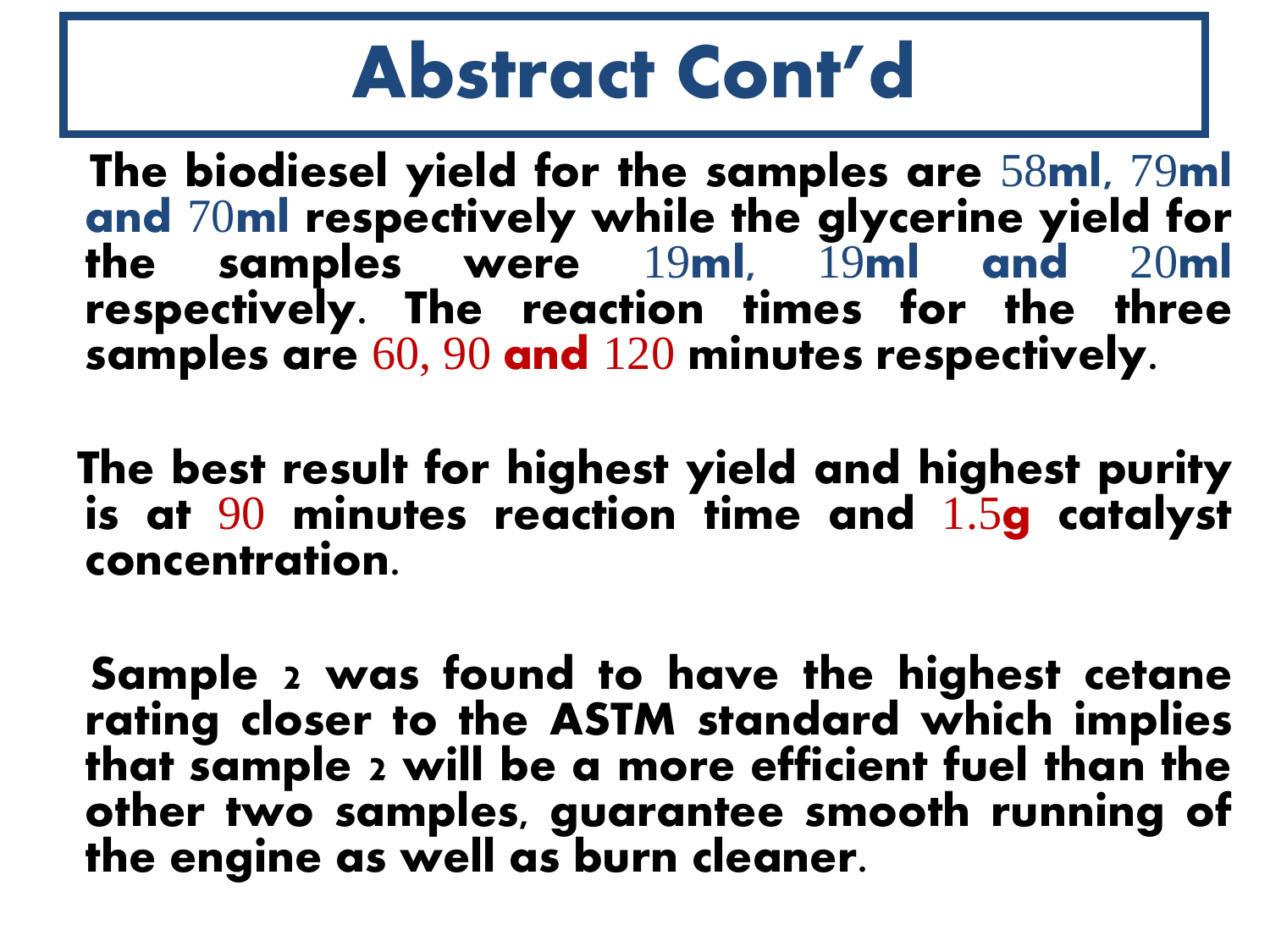# Introduction

- Biodiesel is defined as mono-alkyl esters of long chain fatty acids derived from vegetable oils or animal fats which conform to American Society for Testing and Materials, ASTM D6751 specifications for use in diesel engines.
- It is a clean burning alternative fuel, produced from domestic and renewable resources.
- Biodiesel can be **blended** at any level with diesel to create a biodiesel blend.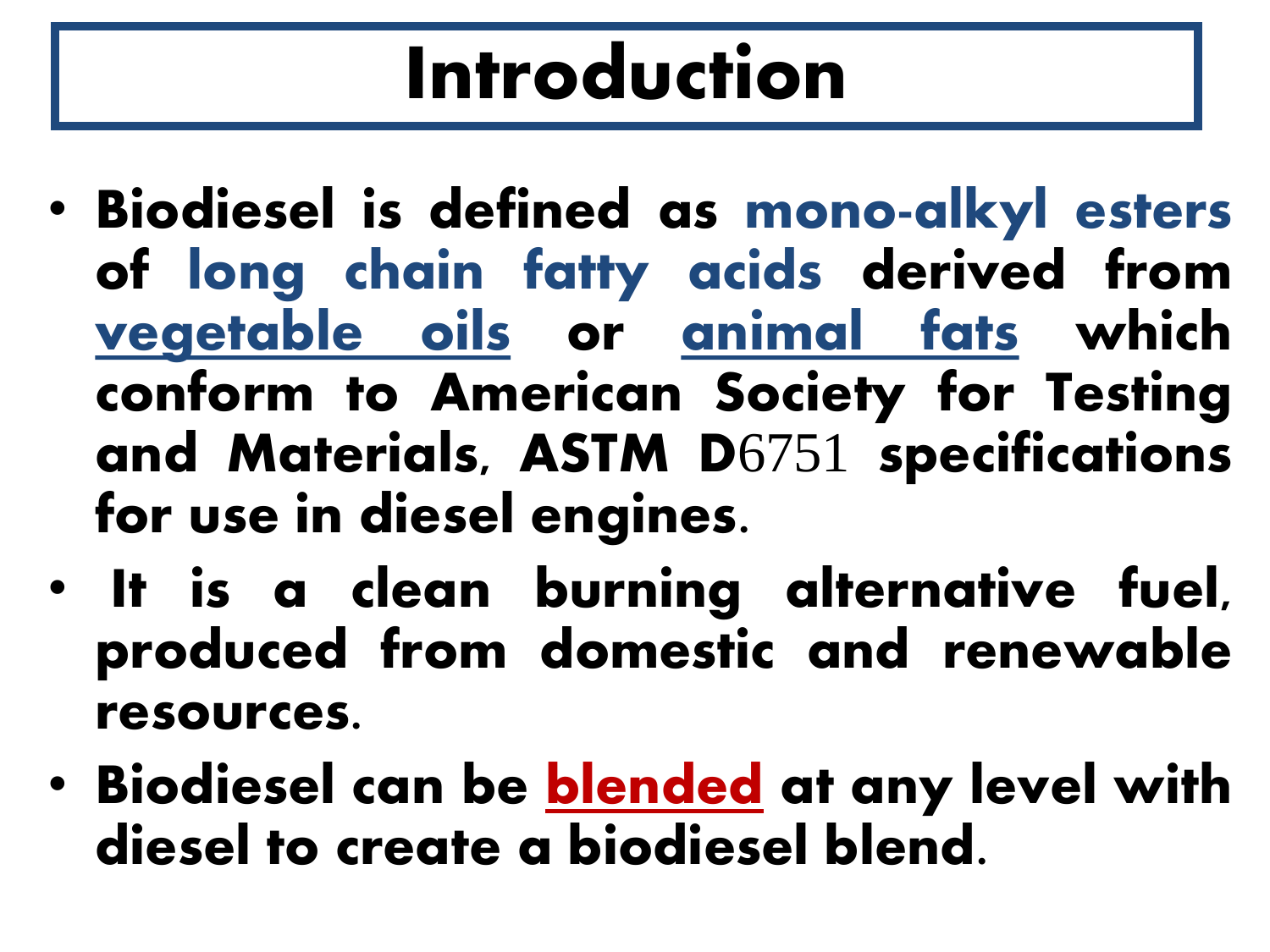# Advantages of Biodiesel

- Biodiesel is **simple to use**,
- **Biodegradable** (biodegrades as fast as sugar)
- **Nontoxic**
- **Essentially free of sulphur and aromatics**.
- **Much cleaner than fossil-fuel diesel.**
- **Diesel engines run better and last longer with biodiesel.**
- **Better for the environment because it is made from renewable resources and has lower emissions compared to petroleum diesel (Ramadhas et al., 2005).**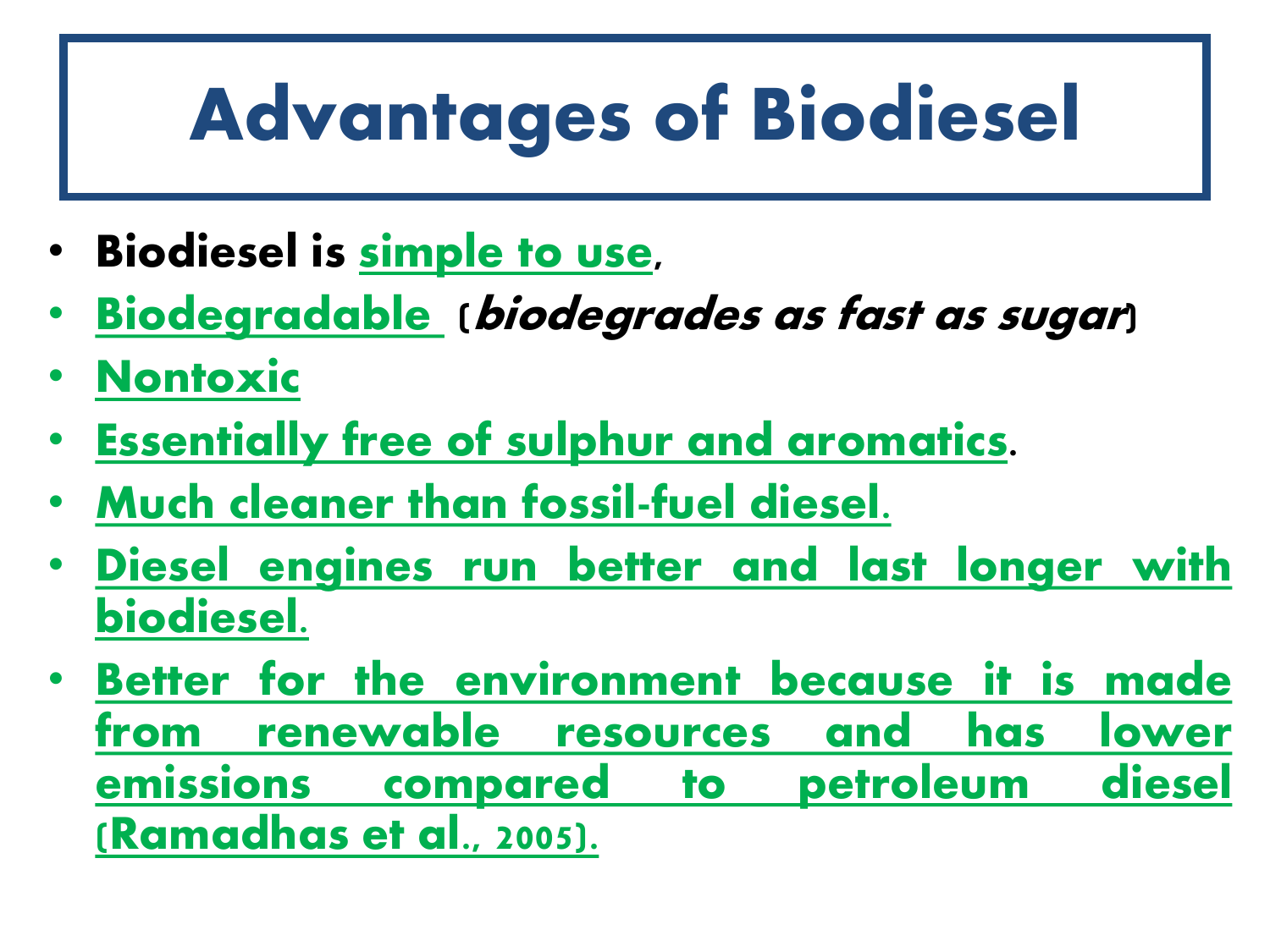- Biodiesel is made through a chemical process called **transesterification** .
- The process leaves behind two products: (i) **methyl esters or biodiesel** and (ii) **glycerine**.

 Using biodiesel in a usual diesel engine substantially reduces emissions of unburned **hydrocarbons, carbon monoxide, sulphates, polycyclic aromatic hydrocarbons, nitrated polycyclic aromatic hydrocarbons, and particulate matter**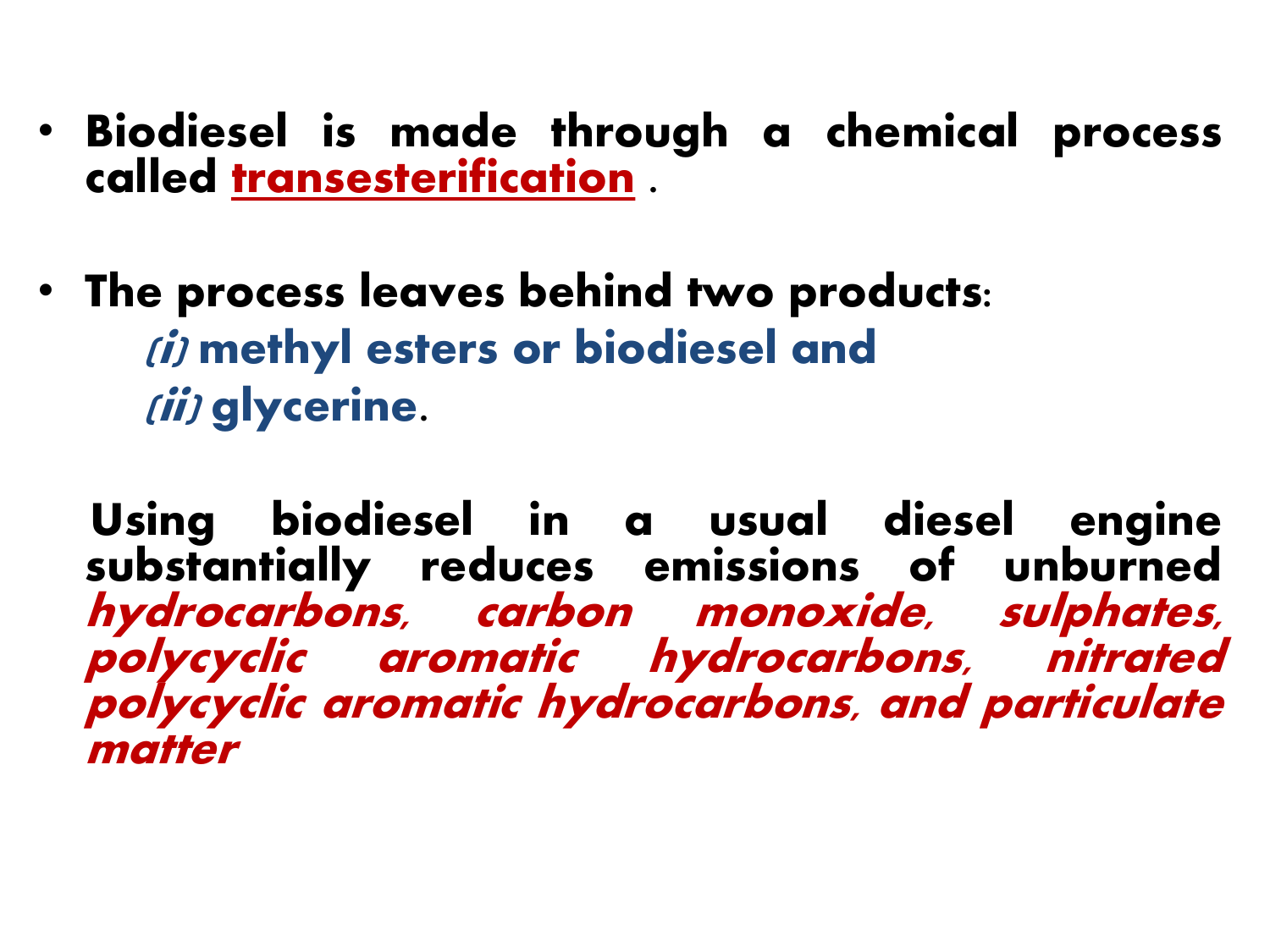- In many European countries, a  $5\%$  biodiesel blend, B5 is widely used and is available at thousands of gas stations.
- The majority of vehicle manufacturers limit their recommendations to 15% biodiesel blended with mineral diesel.
- Diesel blends containing up to  $20\%$  biodiesel called B20 can be used in nearly all diesels powered equipment, and higher-level blends and pure biodiesel.
- B100 can be used in many engines with little or no modification.
- Lower-level blends are compatible with most storage and distribution equipment, but special handling is required for higher-level blends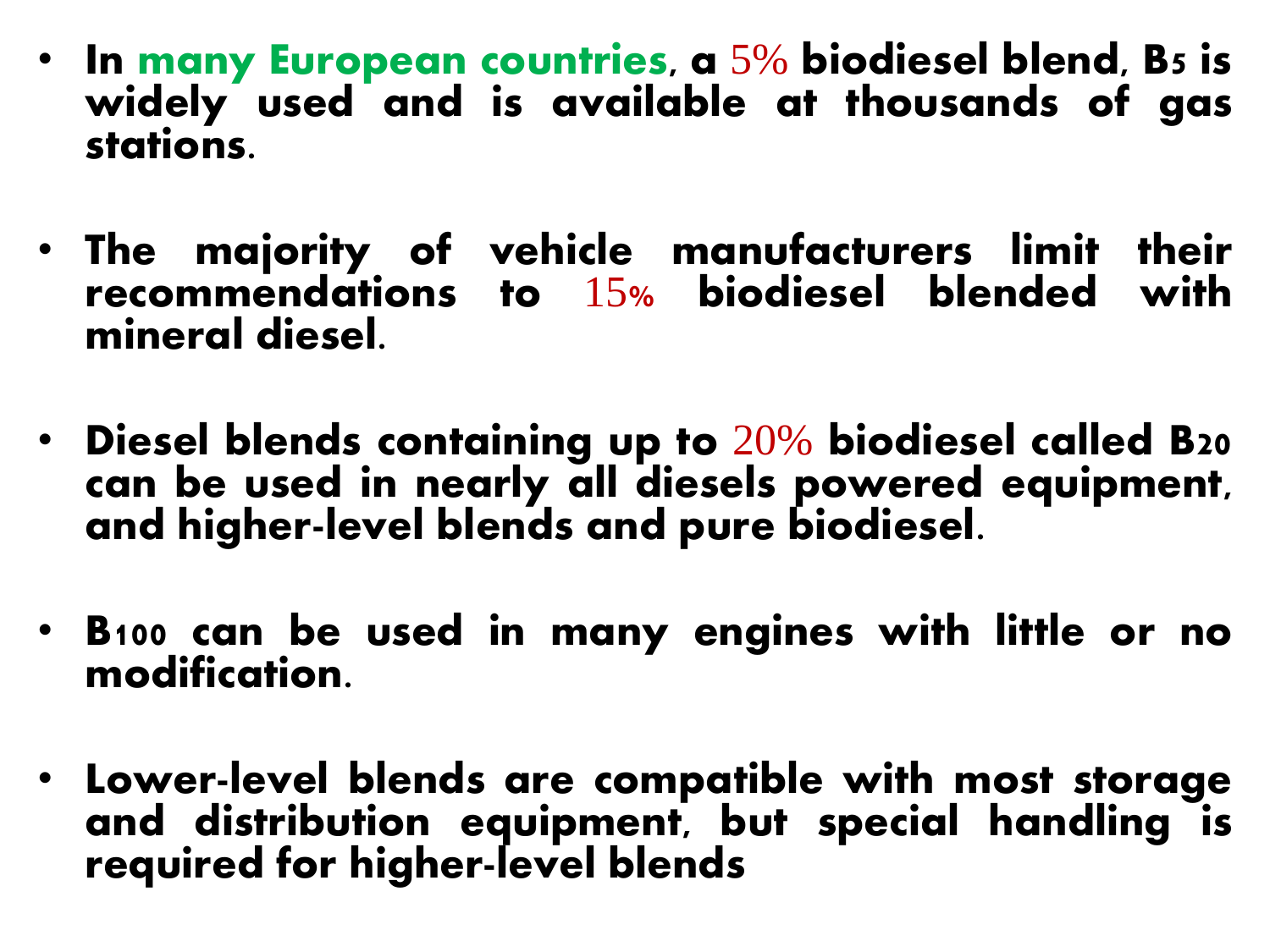### Table 1. Chemical properties and fatty acid composition (%) of UCO

| <b>Property</b>         |                   | % Fatty Acid Composition |  |  |
|-------------------------|-------------------|--------------------------|--|--|
|                         |                   | <b>UCO</b>               |  |  |
| <b>Palmitic acid</b>    | C16:0             | 16                       |  |  |
| <b>Stearic acid</b>     | <b>C18:0</b>      | 5.21                     |  |  |
| Oleic acid              | C <sub>18:1</sub> | 34.28                    |  |  |
| <b>Linoleic acid</b>    | C18:2             | 40.76                    |  |  |
| <b>Specific gravity</b> |                   | 0.92                     |  |  |

**UCO – Used Cooking Oil**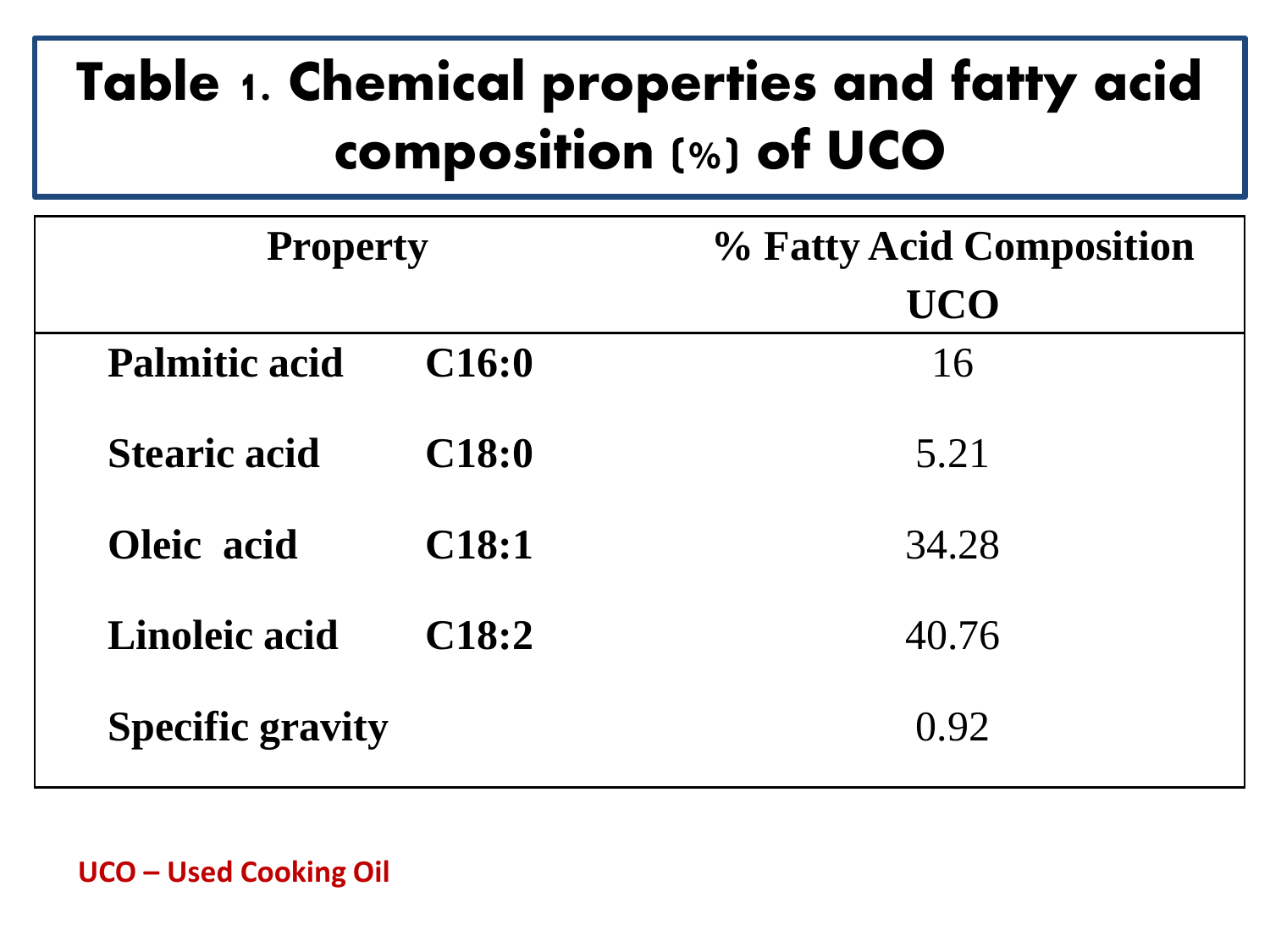### Table 2. Specifications of biodiesel fuels

| <b>REF</b>         | <b>UCO</b>         |
|--------------------|--------------------|
| 834                | 887                |
| 2.72               | 5.16               |
| 45.54              | 39.26              |
| 42.49              | 36.59              |
| 0.10               | 0.55               |
| 86.13              | 76.95 <sub>h</sub> |
| 13.87              | 10.91 <sub>b</sub> |
| $\overline{0}$     | 12.14 <sub>h</sub> |
| 34                 | 0 <sub>h</sub>     |
| 57                 | 466                |
| 172                | 320                |
| 211                | 325                |
| 270                | 333                |
| 340                | 356                |
| 211.7 <sub>c</sub> | 293.2 <sub>h</sub> |
| 1/14.67            | 1/12.55            |
| $-18$              | $-6$               |
|                    | 97.46              |
| $\boldsymbol{0}$   | $90.11_{d}$        |
|                    |                    |

*a-* Calculated from composition and gross heating value. *c-* Calculated by Aspen-Advisor software.

*b-* Calculated from speciation. *d-* Calculated from used cooking oil composition.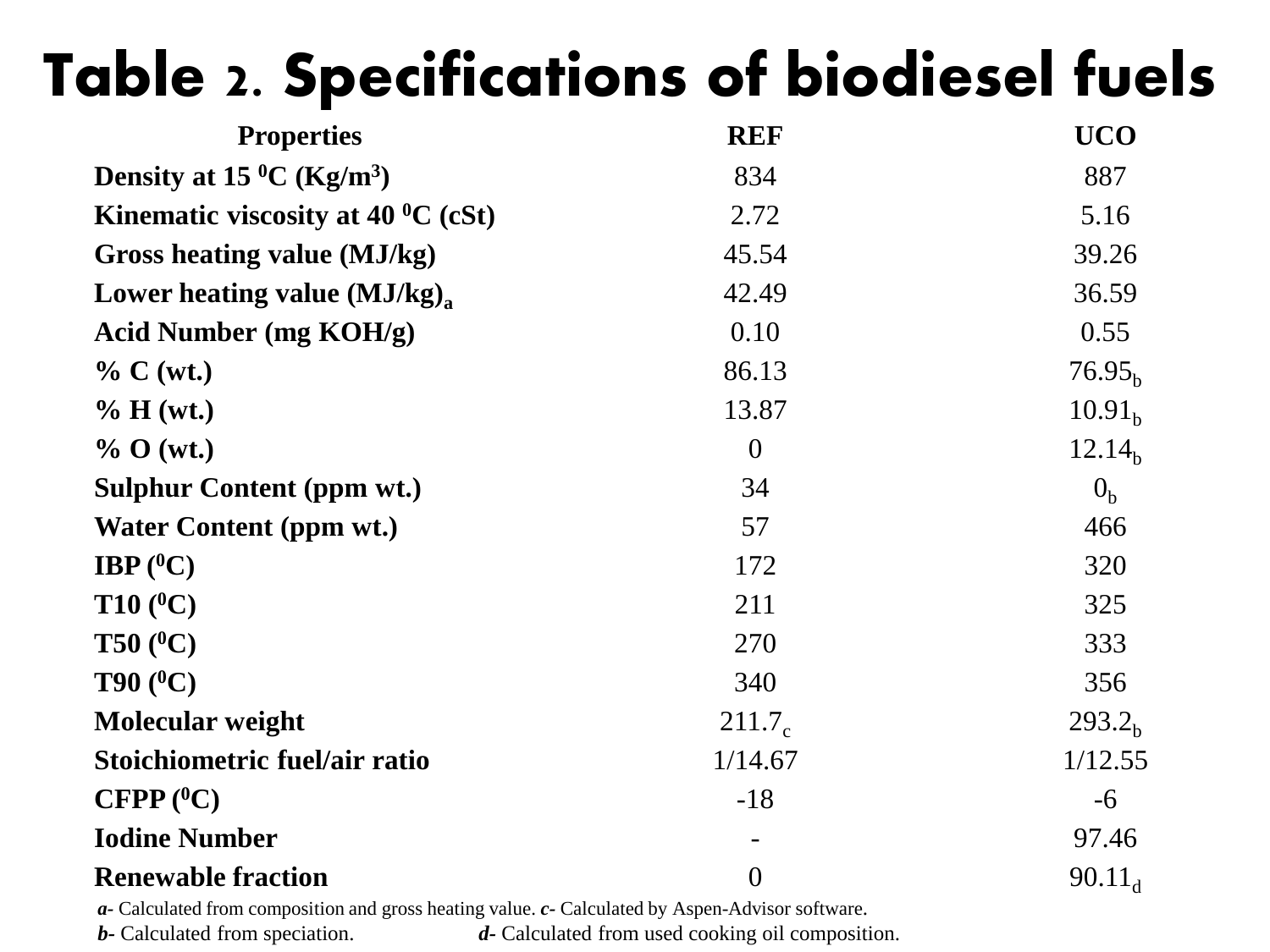#### **Materials, Chemical Reagents and Equipment**

 These include used vegetable oil, Sodium hydroxide, Methanol, Pipette and Pycnometer bottle. Others are Electric weighing balance, Beaker, Measuring cylinder, Magnetic hot plate and Water bath.

 Methanol (manufactured by Aldrich Chemicals Co. Ltd, England) having a boiling point of  $65^{\circ}$ C and 99.5% purity and sodium hydroxide was used as catalyst

The used groundnut oil was sourced from local bean-cake sellers at Bosso market, Minna. Nigeria.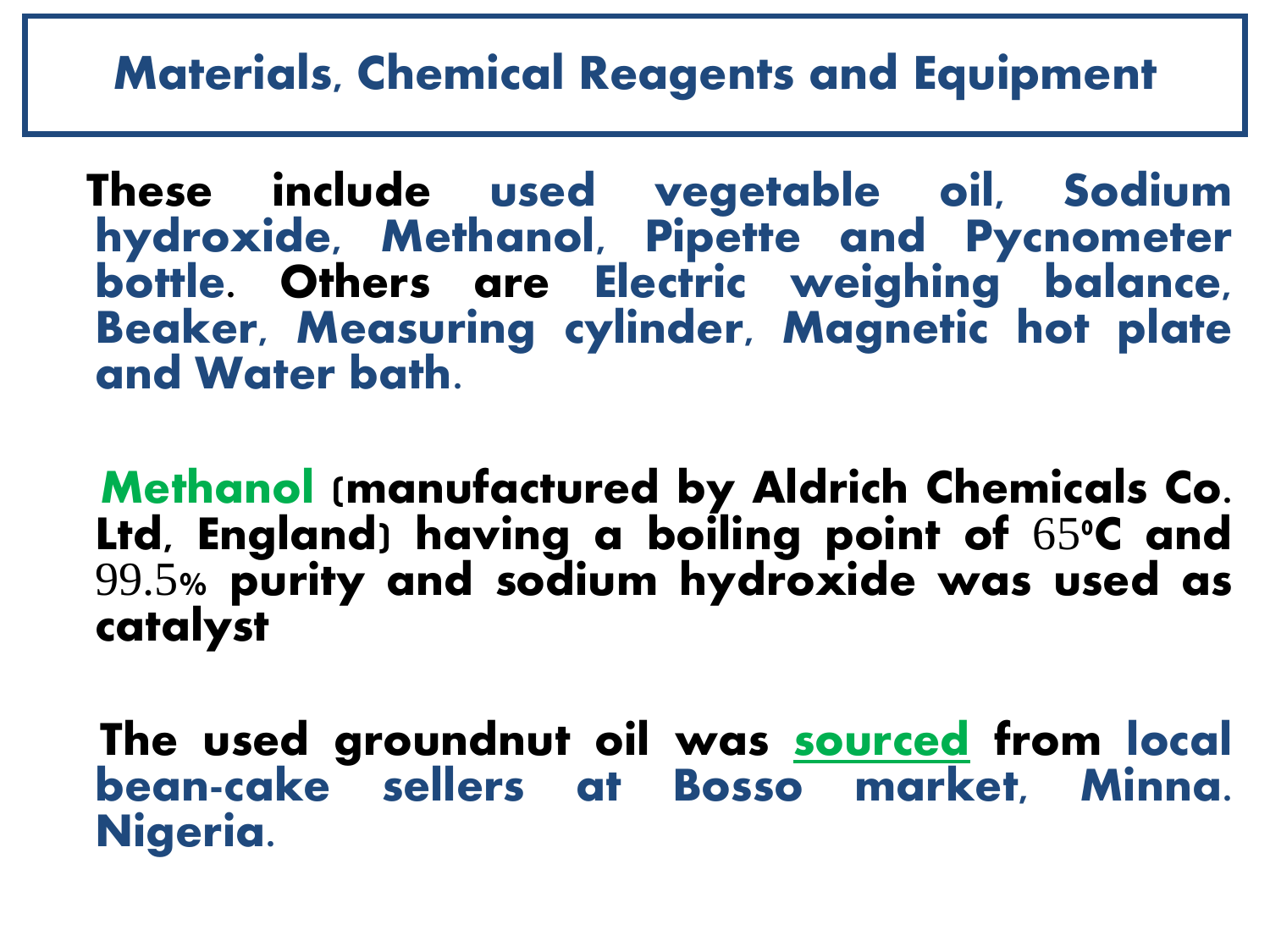# **Experimental Procedure**

- **Characterization of used vegetable oil**
- **Filtration**
- **Transesterification**
- **Settling**
- **Separation**
- **Characterization of Biodiesel produced**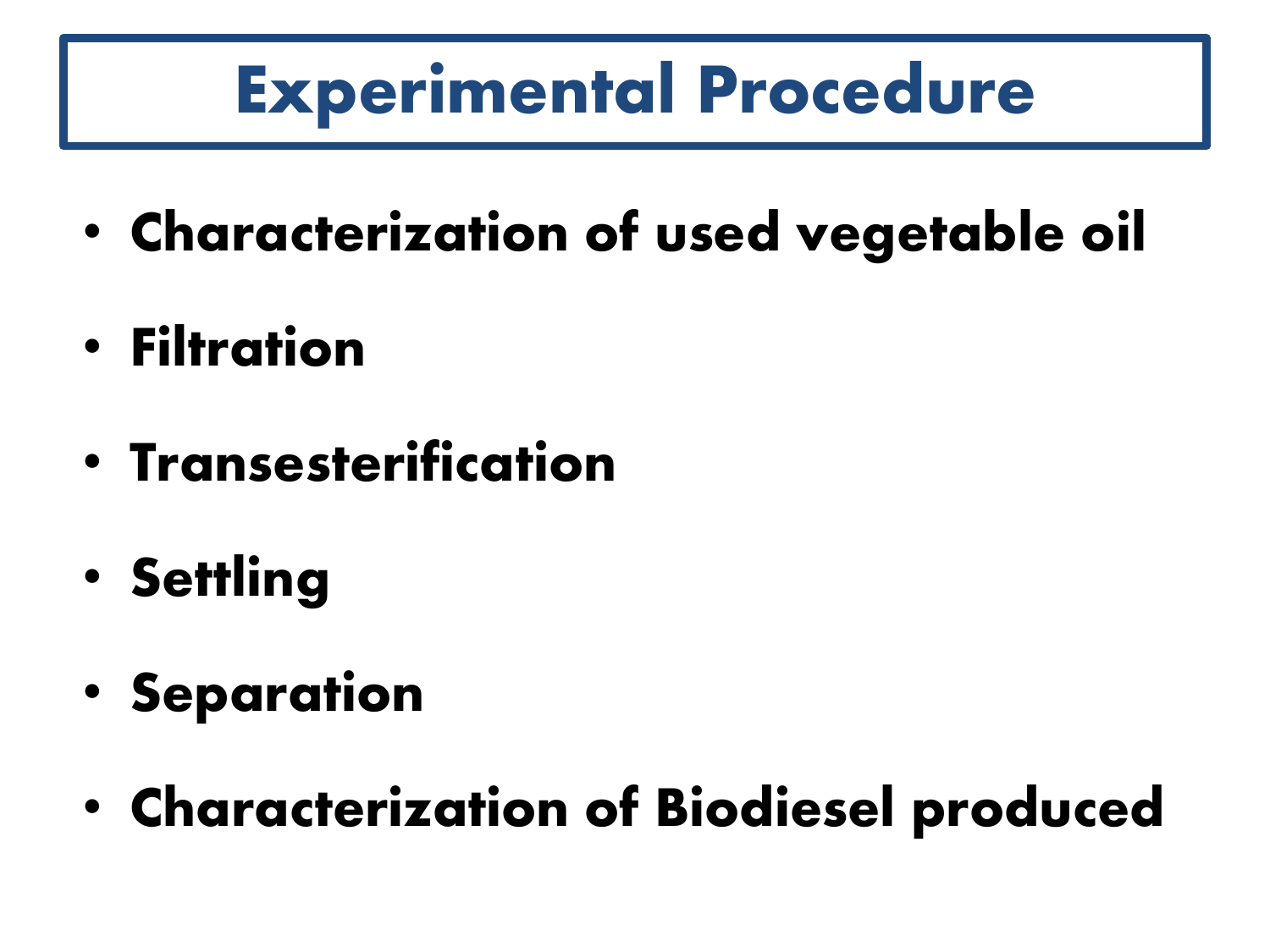# **Experimental Procedure**

• **Characterization of used vegetable oil**

| <b>Properties</b>           | <b>Used Vegetable Oil</b> |
|-----------------------------|---------------------------|
| <b>Acid value</b>           | 17.391 mgOH/g             |
| <b>FFA</b>                  | $8.70$ mg/g               |
| <b>Iodine value</b>         | 119g                      |
| <b>Peroxide value</b>       | 10                        |
| <b>Saponification value</b> | $191.388$ mg/g            |
| <b>Specific gravity</b>     | 0.912                     |
| <b>Refractive index</b>     | 1.463                     |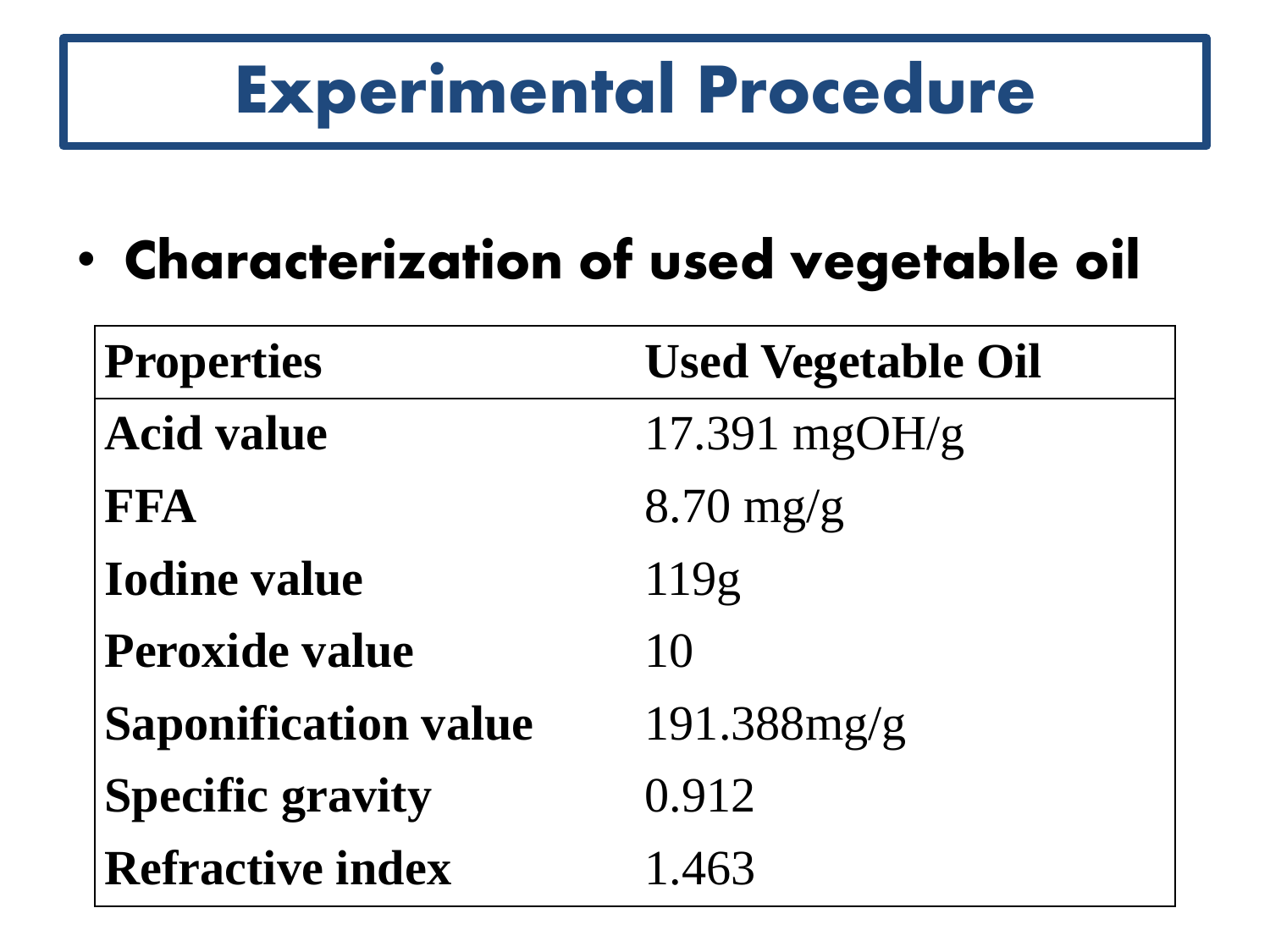### **Filtration**

 The used vegetable oil collected from the bean-cake fryers was first properly filtered using a <u>filter paper a</u>nd transferred into a clean beaker so as to remove completely every food particle present in the oil and obtain a very clean, clear and particle free oil which will guarantee a good and acceptable result.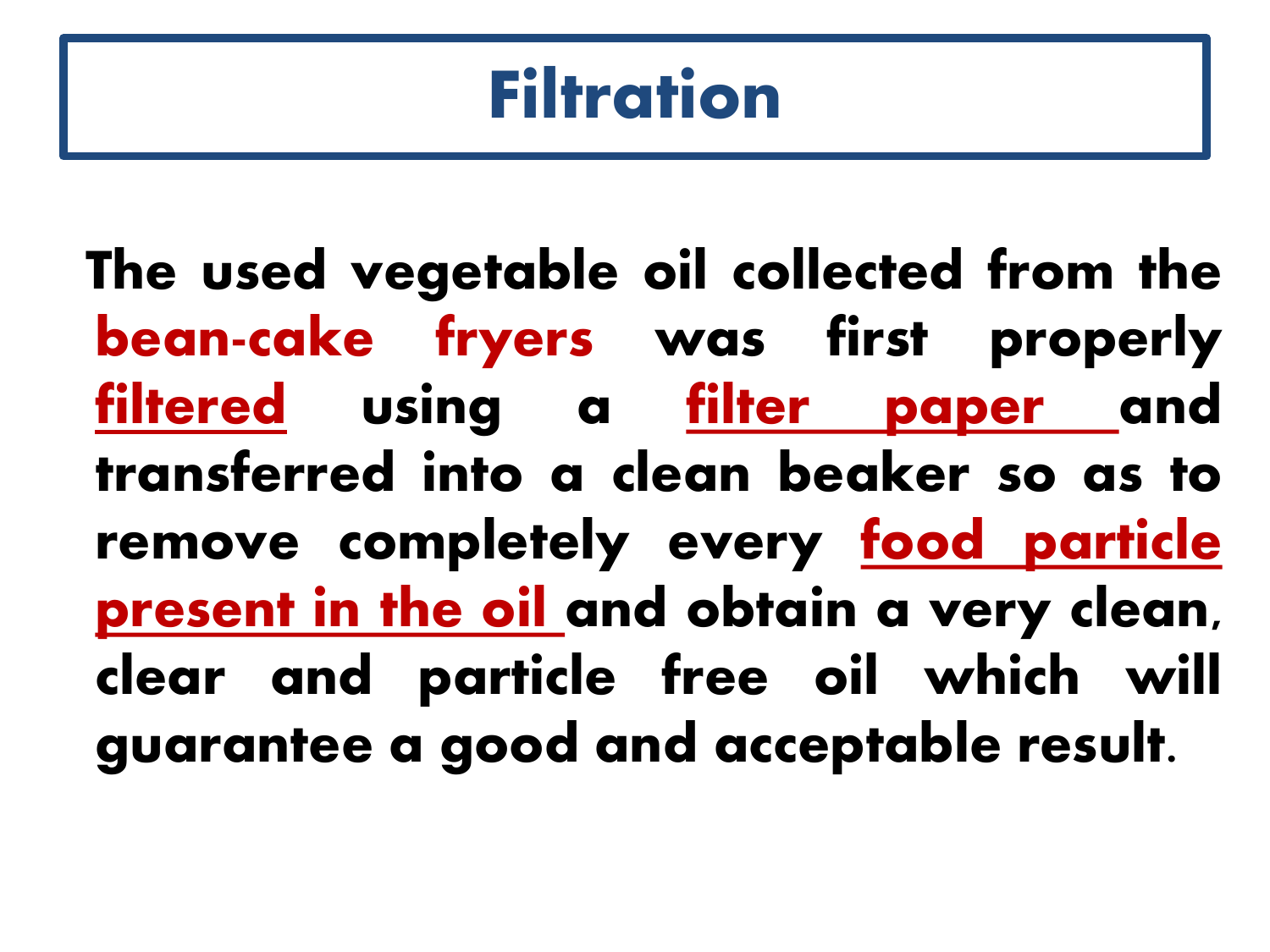### **Transesterification Process**

Three samples of the used vegetable oil were put in three different beakers to produce the biodiesel at varying temperature, time and quantity of catalyst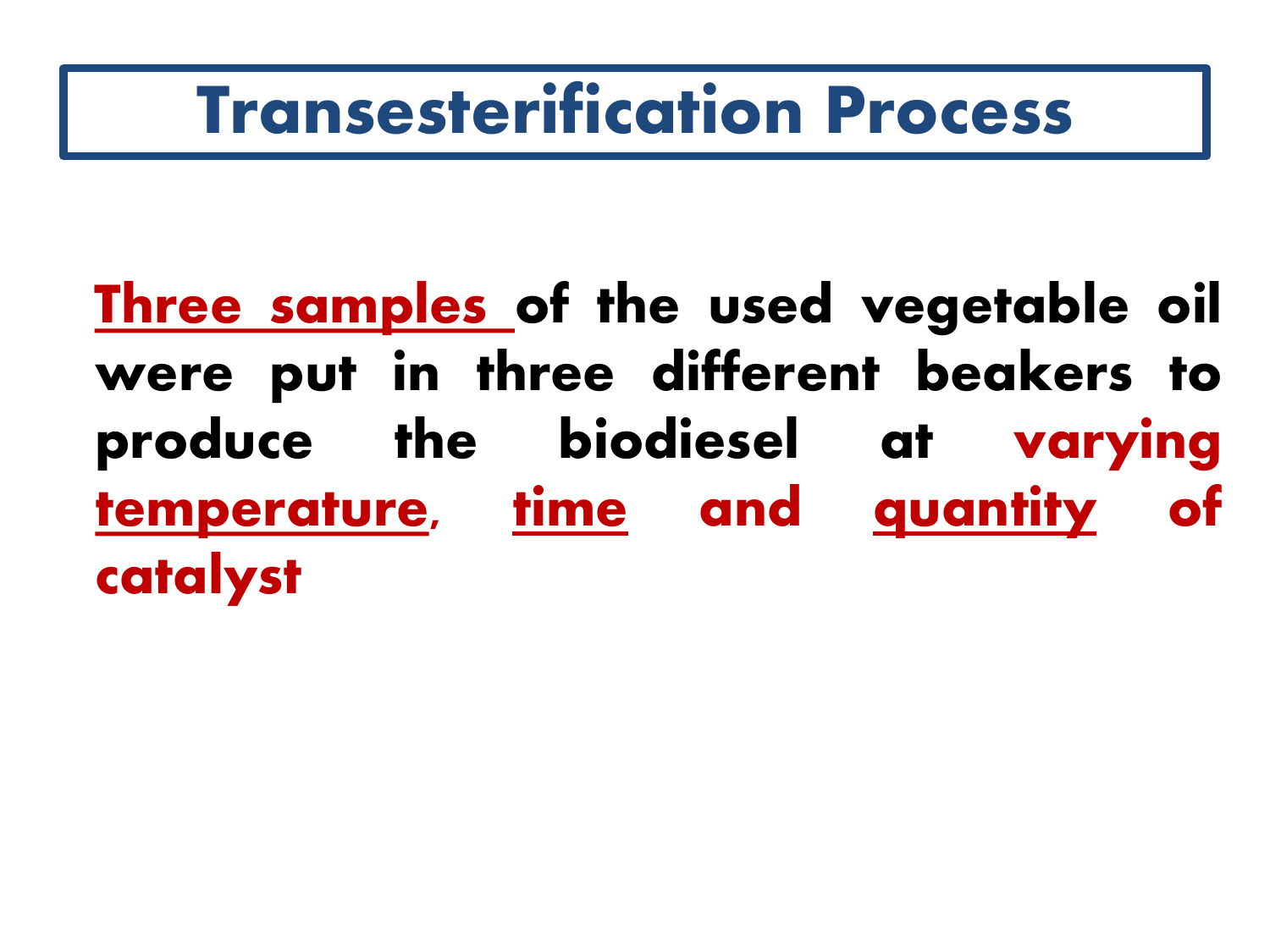# Sample 1

 **1.0g** of NaoH crystals was put into a beaker and 100ml of methanol was used to dissolve the NaoH crystals by heating it on a magnetic hot plate with a magnetic stirrer inside the mixture to obtain a meth oxide solution.

 **100ml** of the used vegetable oil was measured, poured into a separate beaker & was purified by heating in a water bath at a temperature of 45 $\,^0$ C for 60 minutes.

 **25ml** of the meth oxide solution was then mixed with the 100ml of purified oil and the mixture was heated for 30 minutes on the magnetic hot plate with a magnetic stirrer inside the mixture.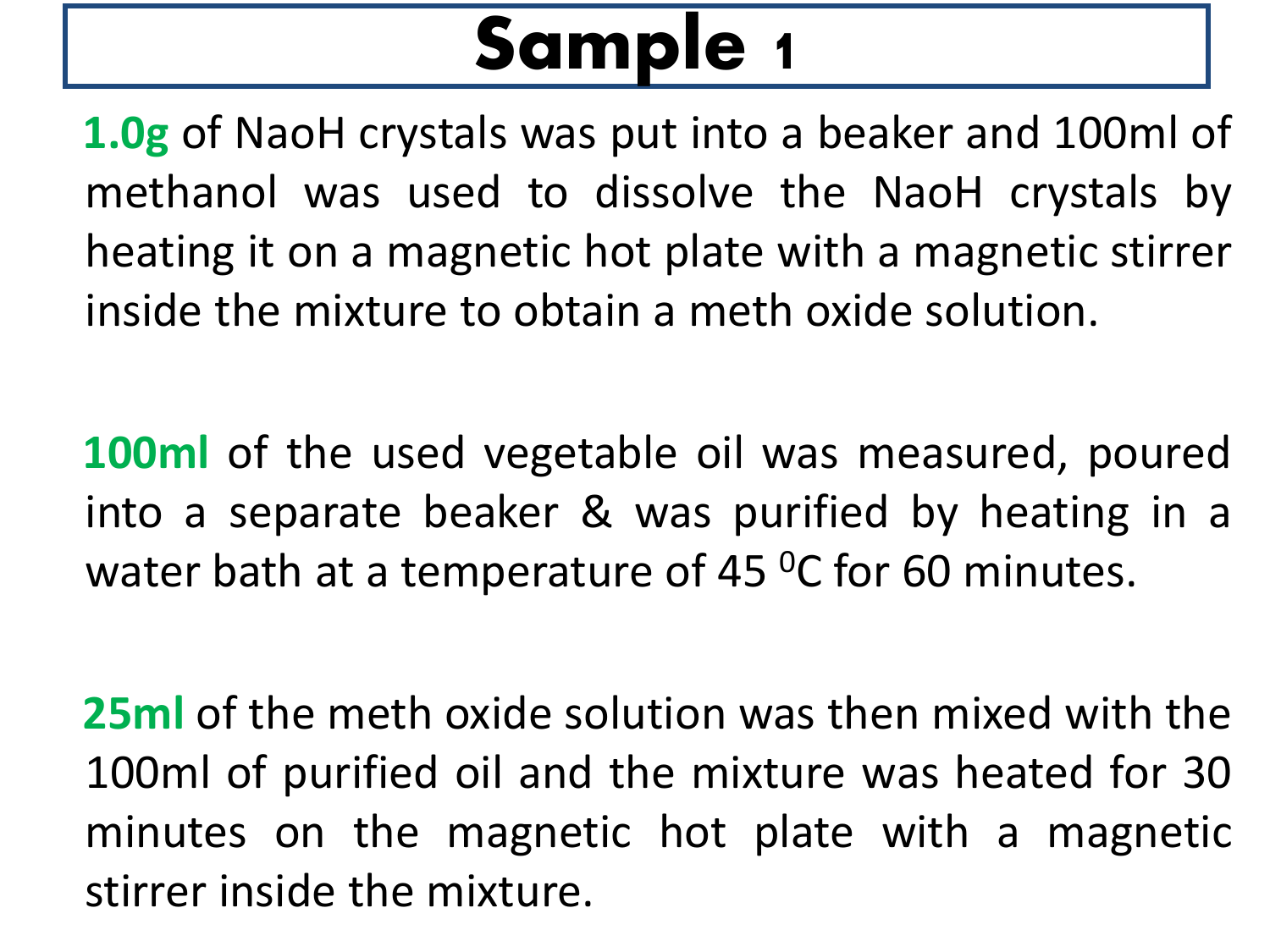# Sample 2

- **1.5g** of NaoH crystals was put into a beaker and 100ml of methanol was used to dissolve the NaoH crystals by heating it on a magnetic hot plate with a magnetic stirrer inside the mixture to obtain a meth oxide solution.
- **100ml** of the used vegetable oil was measured, poured into a separate beaker & was purified by heating in a water bath at a temperature of 65  $^{\circ}$ C for 90 minutes to remove the free fatty acid content which may alter the result.
- **25ml** of the meth oxide solution was then mixed with the 100ml of purified oil and the mixture was heated for 30 minutes on the magnetic hot plate with a magnetic stirrer inside the mixture.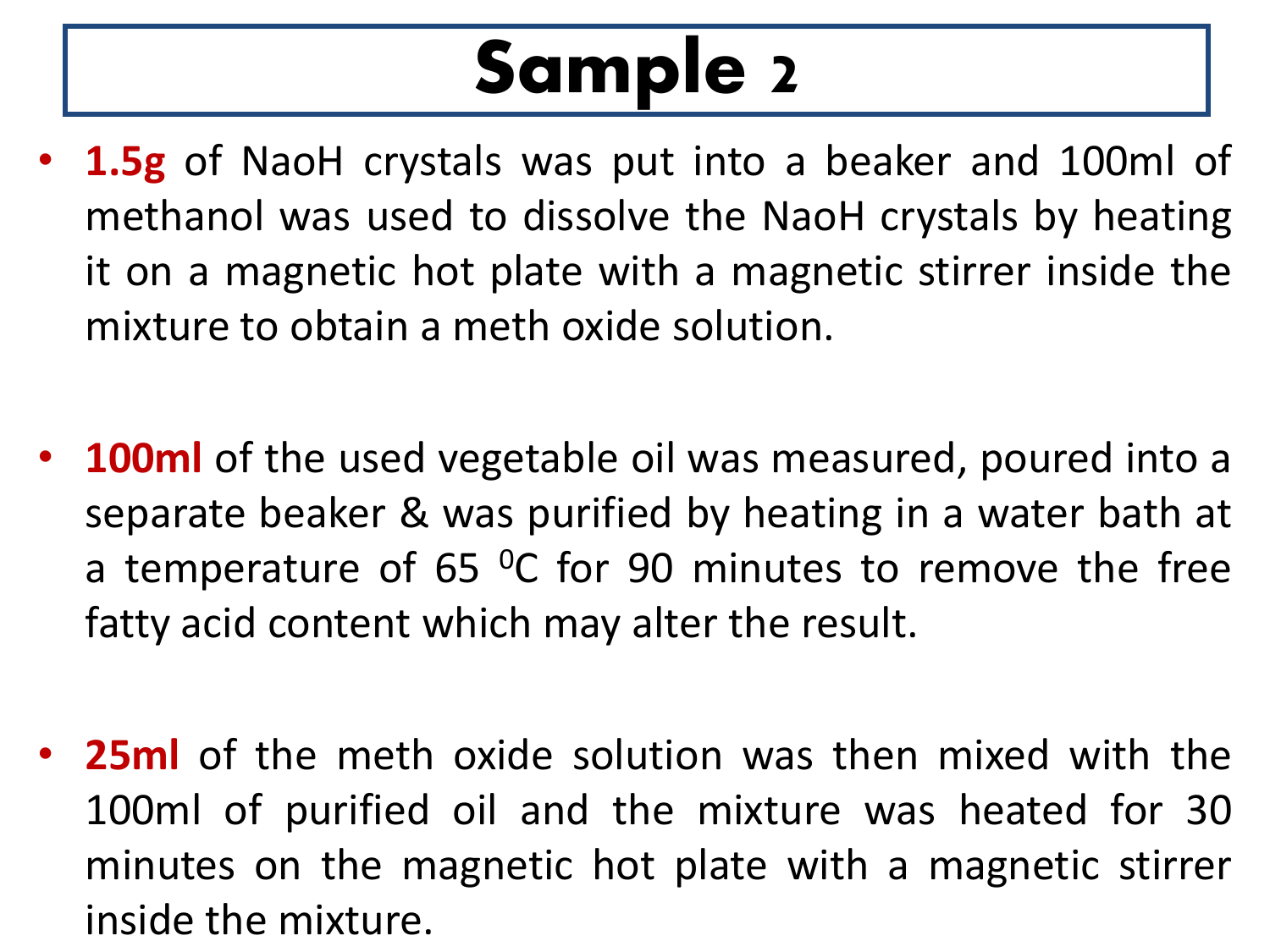# Sample 3

 **2.0g** of NaOH crystals was put into a beaker and **100ml** of methanol was used to dissolve the NaOH crystals by heating it on a magnetic hot plate with a magnetic stirrer inside the mixture to obtain a meth oxide solution.

 **100ml** of the used vegetable oil was measured and poured into a separate beaker and was purified by heating in a water bath at a temperature of **70 <sup>0</sup>C** for **120** minutes remove the free fatty acid content which may alter the result.

 **25ml** of the meth oxide solution was then mixed with the **100ml** of purified oil and the mixture was heated for **30** minutes on the magnetic hot plate with a magnetic stirrer inside the mixture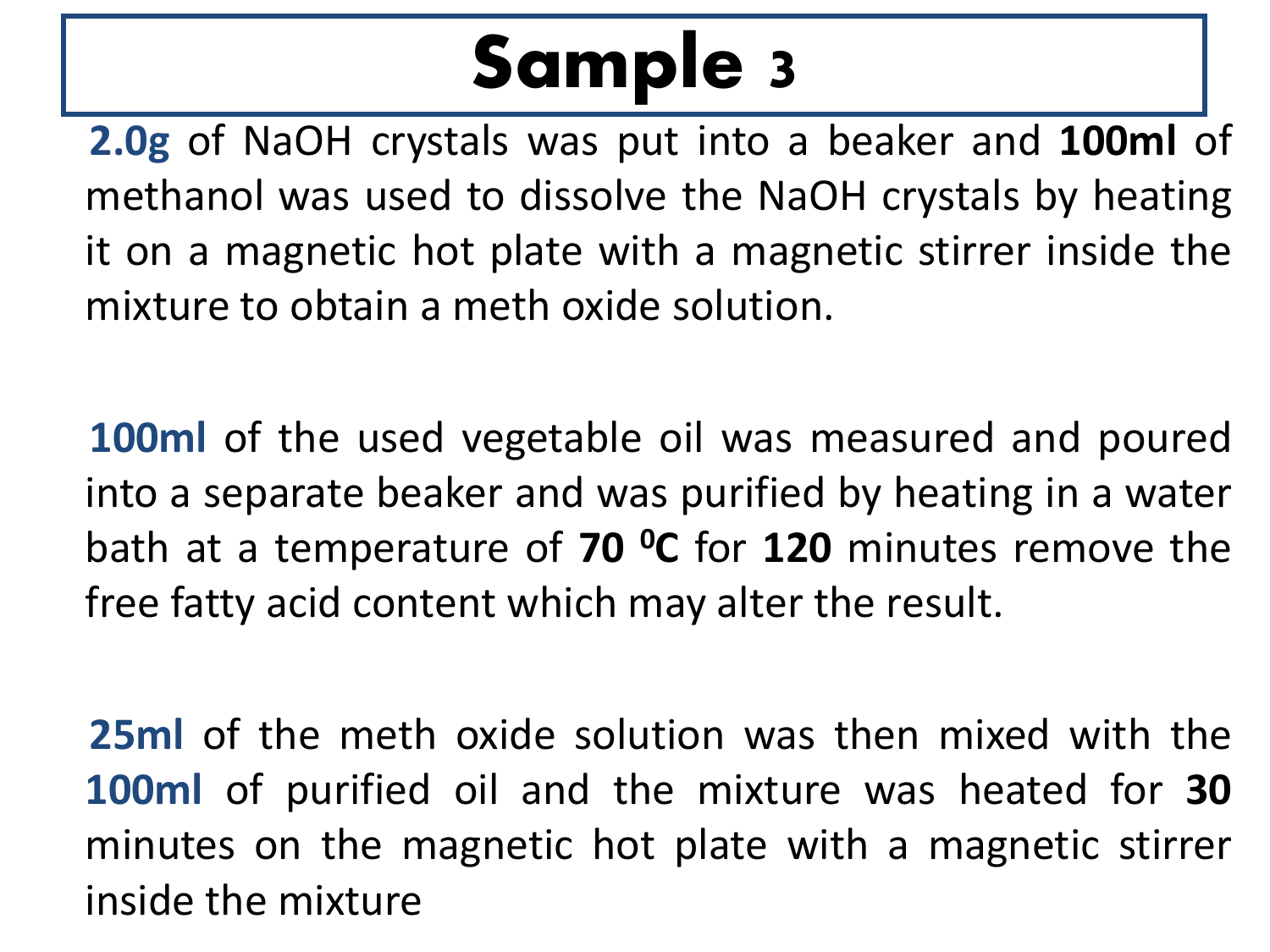# **Settling**

 The resulting samples were kept in desiccators for **48 hours** to allow for separation of the **biodiesel** from **glycerine** after which the biodiesel gotten was separated by a **decantation process** and was washed with water and heated to obtain pure biodiesel.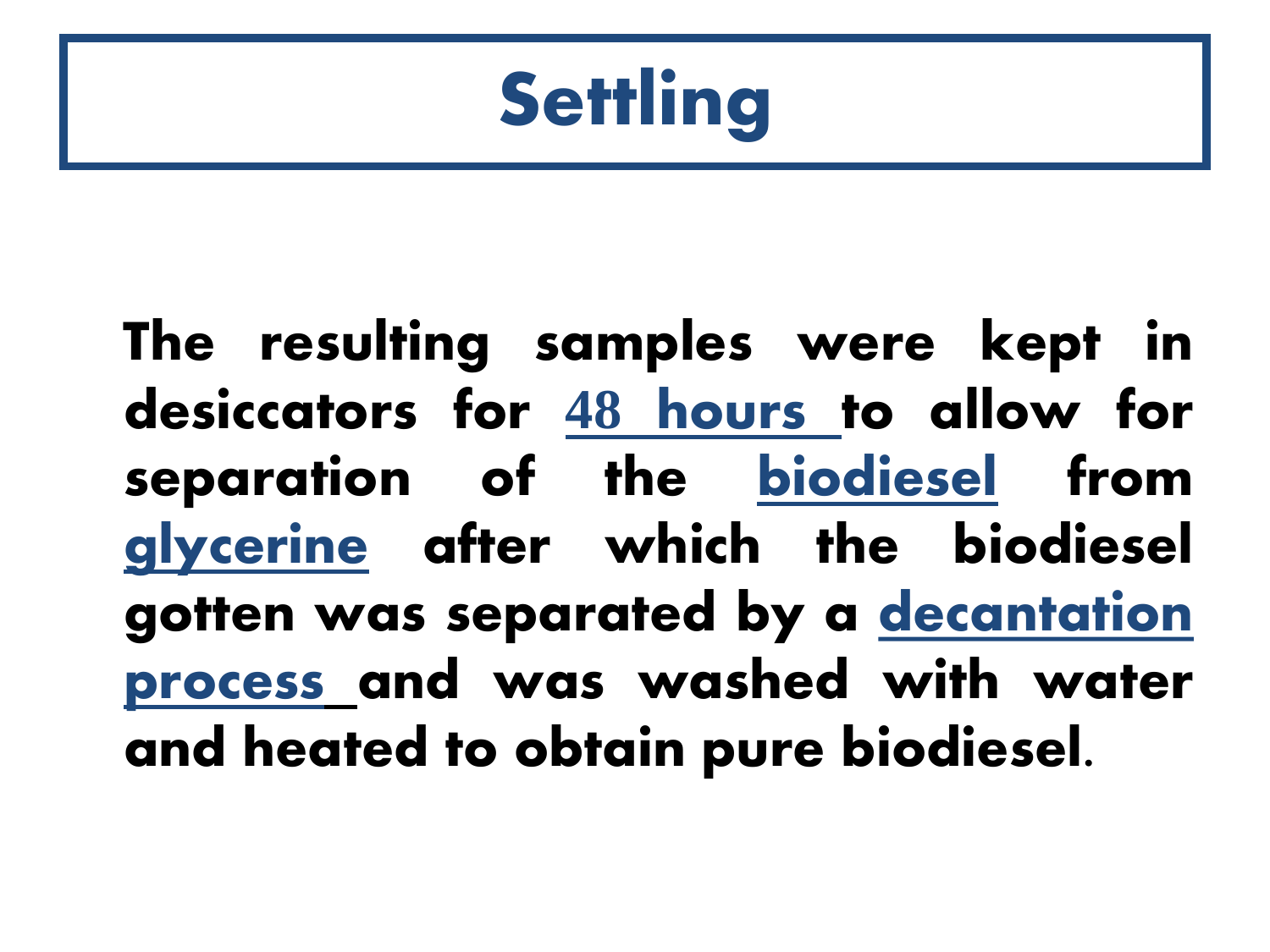### **Characterisation of the Biodiesel Produced**

- The biodiesel produced was characterized based on the following parameters:
- Specific Gravity by Hydrometer Method (ASTM D1298)
- Flash Point by Pensky-Martens Closed Cup Tester (ASTM D 93)
- Cloud point (ASTM D 2500)
- Kinematic viscosity (ASTM D 445)
- Pour point (ASTM D 97)
- Cetane Number of Diesel Fuel Oil ASTM D 613
- Acid Number of Petroleum Products by Titration ASTM D 664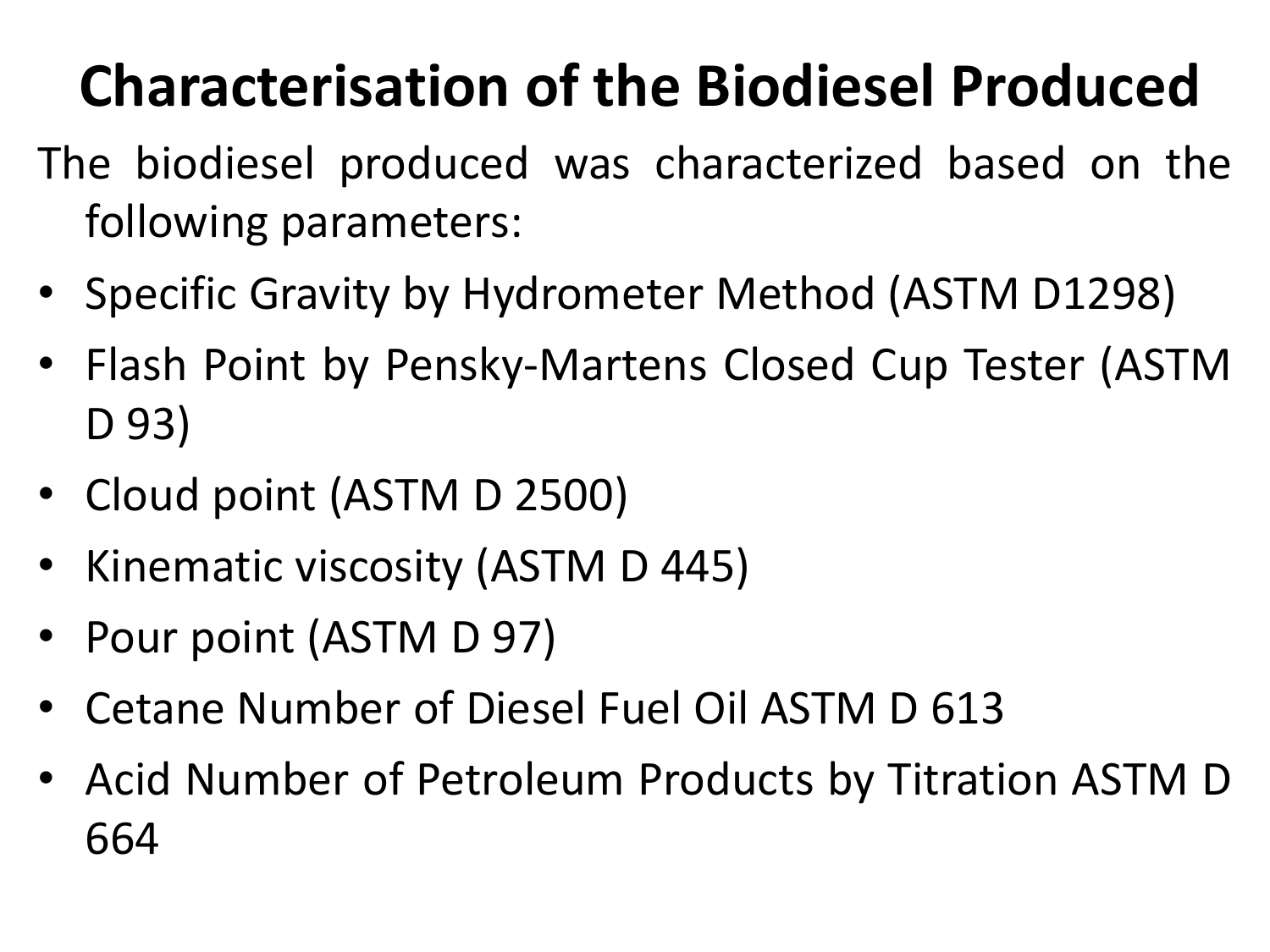# **Results and Discussion**

#### Table 4. Biodiesel produced and its yield

|                          |            | <b>Quantity Quantity of Temp.</b> |         | <b>Time</b> | <b>Biodiesel</b> | <b>Glycerine</b>     |
|--------------------------|------------|-----------------------------------|---------|-------------|------------------|----------------------|
|                          |            | of oil $(ml)$ catalyst $(g)$      | $(^0C)$ | (Minutes)   | <b>Produced</b>  | <b>Produced (ml)</b> |
|                          |            |                                   |         |             | (ml)             |                      |
| Sample<br>$\mathbf 1$    | <b>100</b> | 0.5                               | 45      | 60          | 58               | 19                   |
| Sample<br>$\overline{2}$ | <b>100</b> | 1.5                               | 65      | 90          | 79               | 19                   |
| Sample<br>3              | <b>100</b> | 2.0                               | 70      | 120         | 70               | 25                   |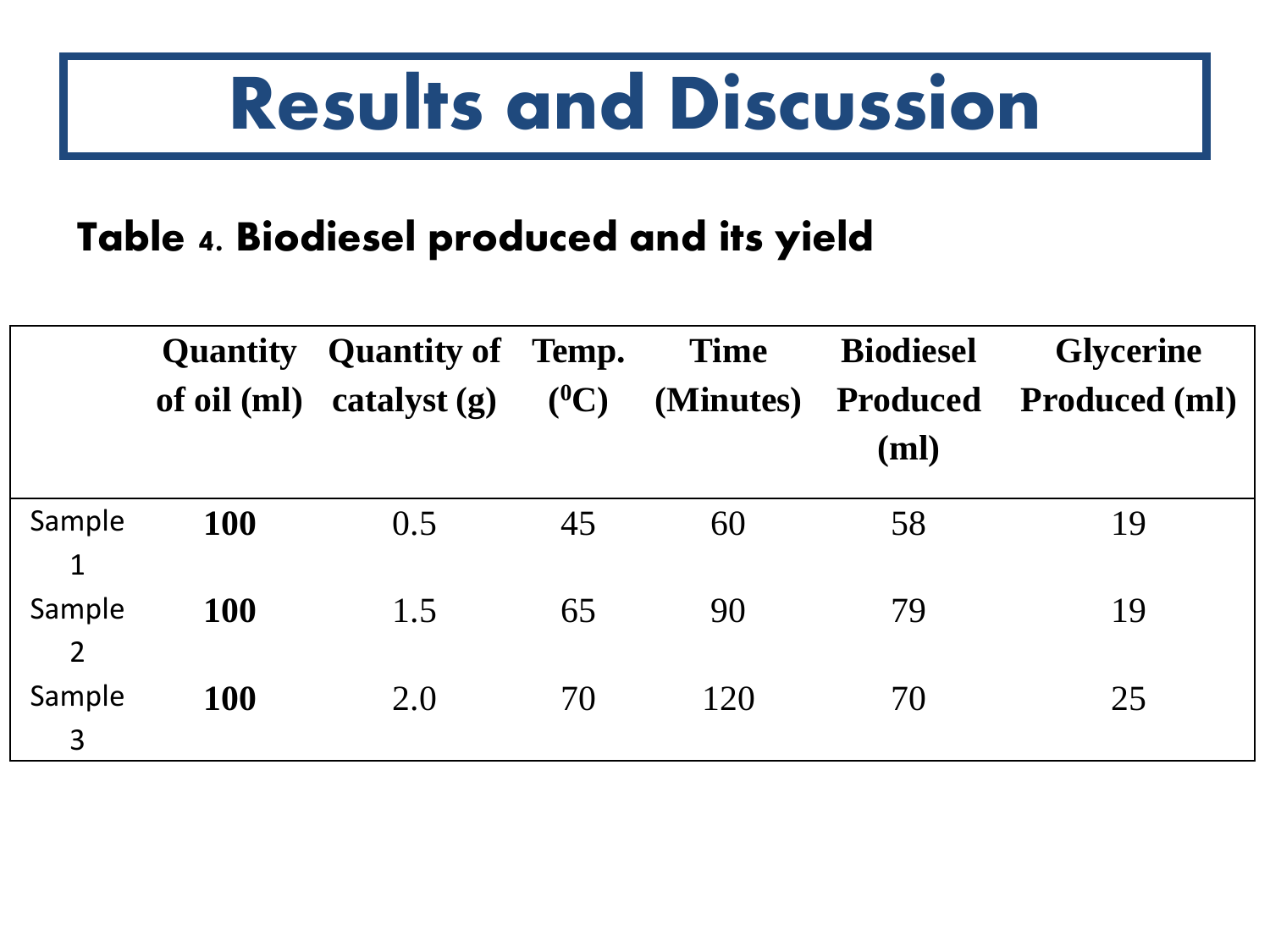### Table 5. Characterization of Biodiesel produced (Sample 1)

| <b>TEST</b>                  | <b>UNIT</b> | <b>TEST METHOD</b> |                   | <b>LIMIT</b> | <b>RESULT</b> |
|------------------------------|-------------|--------------------|-------------------|--------------|---------------|
|                              |             | IP                 | <b>ASTM</b>       |              |               |
| <b>Specific gravity</b>      | kg/l        | 160                | D <sub>1298</sub> | $0.95$ max.  | 0.88          |
| <b>Total sulphur</b>         | % wt        | 107                | D4294             | $0.5$ max.   | 0.006         |
| <b>Flash point</b>           | ${}^{0}C$   | 54                 | D93               | 150 min.     | <b>ND</b>     |
| Pour point                   | ${}^{0}C$   | 219                | D97               | 70 max.      | ND            |
| <b>Kinematic viscosity</b>   | c.s.t       | 71                 | D445              | 26 max.      | 4.65          |
| <b>Diesel index</b>          | ${}^{0}C$   | 21                 |                   | 47 min.      | 18.0          |
| <b>Cetane number</b>         |             |                    | D975              | 40 min.      | 52.5          |
| <b>Free Glycerine</b>        | % mass      |                    |                   | 0.02         | 0.019         |
| <b>Total Glycerine</b>       | % mass      |                    |                   | 0.24         | 0.17          |
| <b>Cloud point</b>           | ${}^{0}C$   | 219                | D <sub>2600</sub> | 40 max.      | 20            |
| <b>Water by Distillation</b> | $%$ vol.    | 53                 | D95               | $0.5$ max.   | Trace         |
| <b>Acid value</b>            | mgKOH/g     | 65                 | D <sub>108</sub>  | $0.5$ max.   | 0.43          |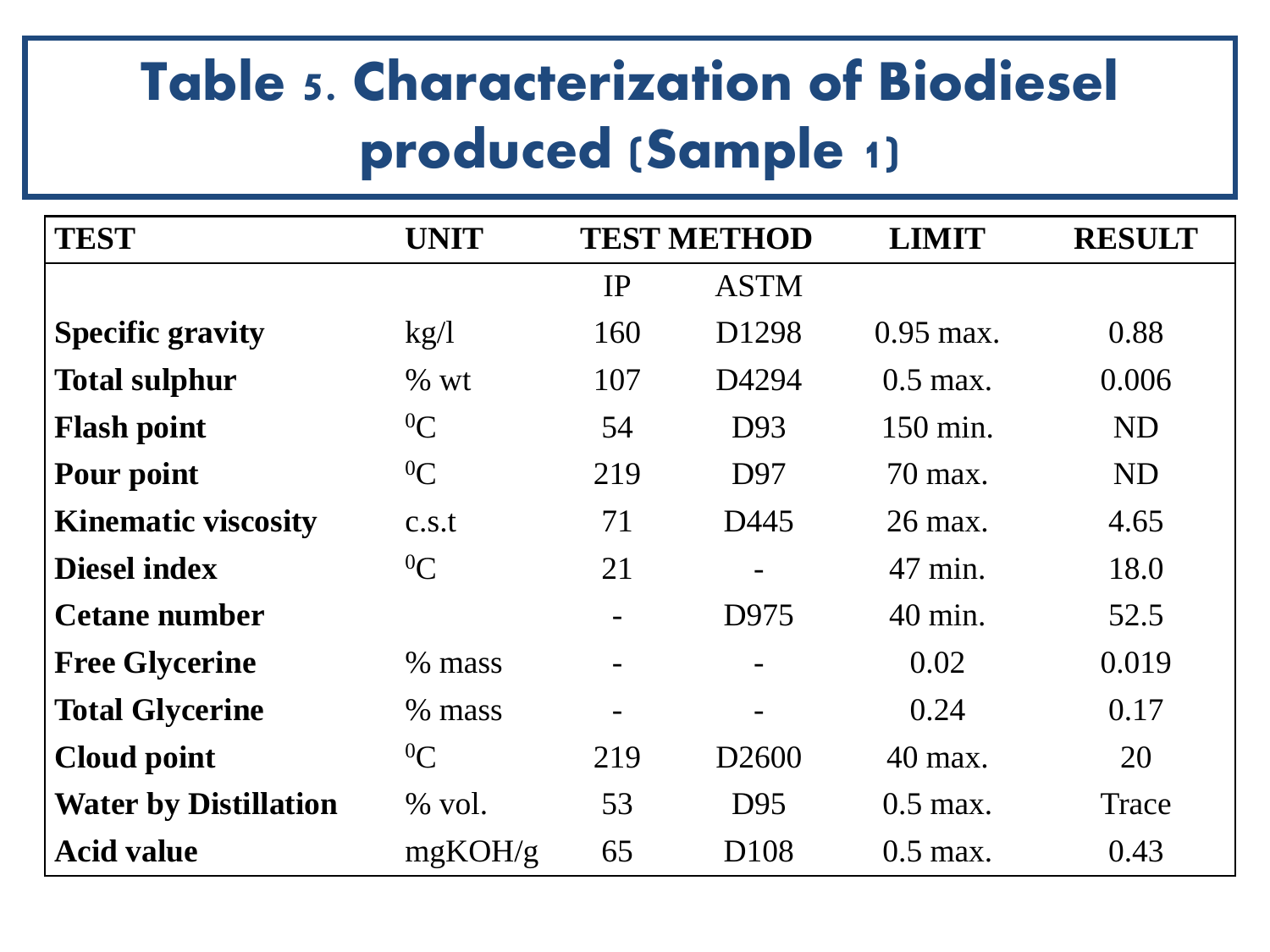### Table 6. Characterization of Biodiesel produced (Sample 2)

| <b>TEST</b>                  | <b>UNIT</b> | <b>TEST METHOD</b> |                   | <b>LIMIT</b> | <b>RESULT</b> |
|------------------------------|-------------|--------------------|-------------------|--------------|---------------|
|                              |             | IP                 | <b>ASTM</b>       |              |               |
| <b>Specific gravity</b>      | kg/l        | 160                | D1298             | $0.95$ max.  | 0.89          |
| <b>Total sulphur</b>         | % wt        | 107                | D4294             | $0.5$ max.   | 0.006         |
| <b>Flash point</b>           | ${}^{0}C$   | 54                 | D93               | 150 min.     | <b>ND</b>     |
| Pour point                   | ${}^{0}C$   | 219                | D97               | 70 max.      | <b>ND</b>     |
| <b>Kinematic viscosity</b>   | c.s.t       | 71                 | D445              | 26 max.      | 4.65          |
| <b>Diesel index</b>          | ${}^{0}C$   | 21                 |                   | 47 min.      | 19.0          |
| <b>Cetane number</b>         |             |                    | D975              | 40 min.      | 53.5          |
| <b>Free Glycerine</b>        | % mass      |                    |                   | 0.02         | 0.019         |
| <b>Total Glycerine</b>       | % mass      |                    |                   | 0.24         | 0.18          |
| <b>Cloud point</b>           | ${}^{0}C$   | 219                | D <sub>2600</sub> | 40 max.      | 20            |
| <b>Water by Distillation</b> | $%$ vol.    | 53                 | D95               | $0.5$ max.   | Trace         |
| <b>Acid value</b>            | mgKOH/g     | 65                 | D <sub>108</sub>  | $0.5$ max.   | 0.46          |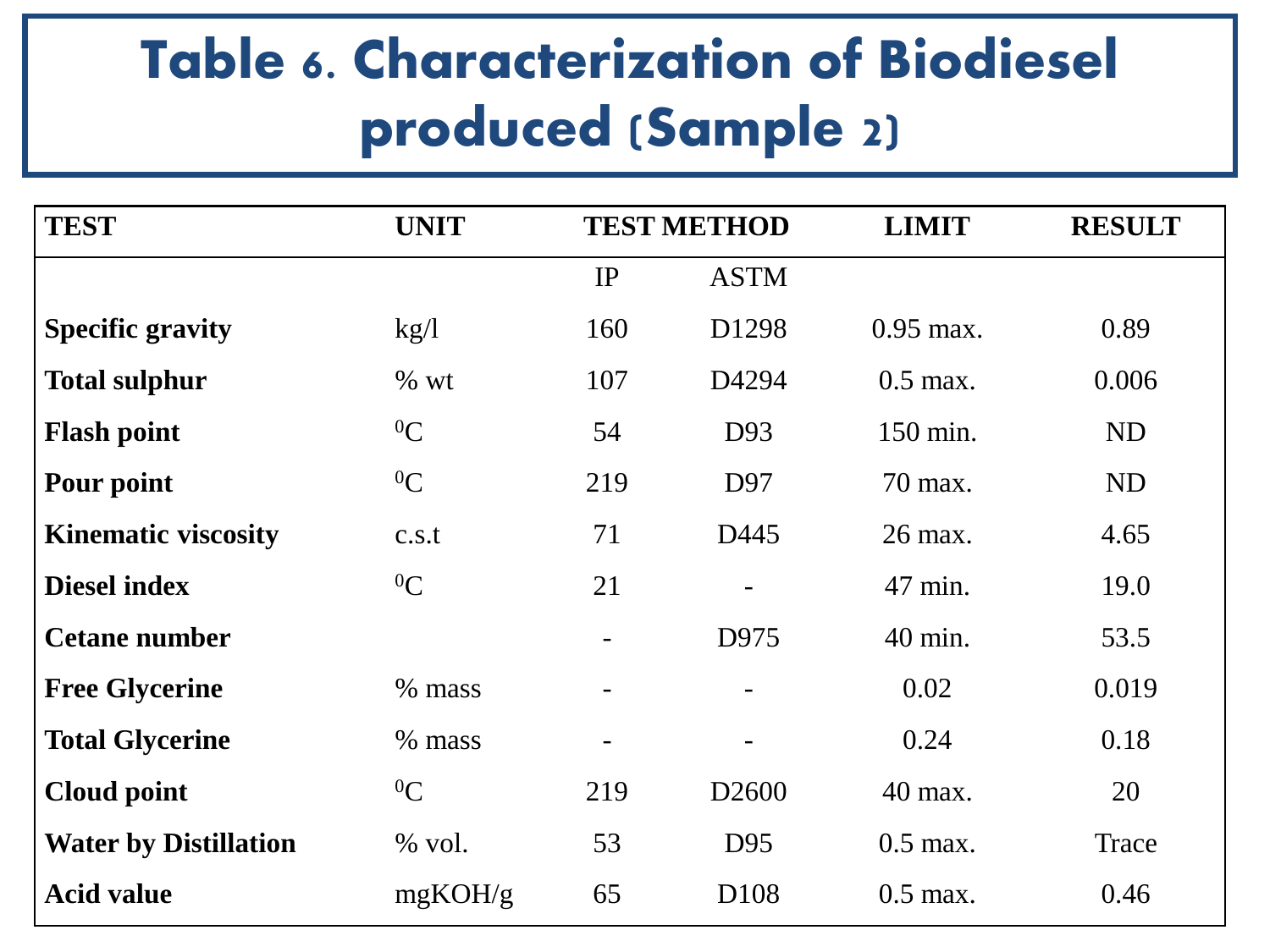### Table 7. Characterization of Biodiesel produced (Sample 3)

| <b>TEST</b>                  | <b>UNIT</b> | <b>TEST METHOD</b> |                   | <b>LIMIT</b> | <b>RESULT</b> |
|------------------------------|-------------|--------------------|-------------------|--------------|---------------|
|                              |             | IP                 | <b>ASTM</b>       |              |               |
| <b>Specific gravity</b>      | kg/l        | 160                | D <sub>1298</sub> | $0.95$ max.  | 0.88          |
| <b>Total sulphur</b>         | % wt        | 107                | D4294             | $0.5$ max.   | 0.006         |
| <b>Flash point</b>           | ${}^{0}C$   | 54                 | D93               | 150 min.     | ND            |
| Pour point                   | ${}^{0}C$   | 219                | D97               | 70 max.      | ND            |
| <b>Kinematic viscosity</b>   | c.s.t       | 71                 | D445              | 26 max.      | 4.65          |
| <b>Diesel index</b>          | ${}^{0}C$   | 21                 |                   | 47 min.      | 19.0          |
| <b>Cetane number</b>         |             |                    | D975              | 40 min.      | 53.1          |
| <b>Free Glycerine</b>        | $%$ mass    |                    |                   | 0.02         | 0.019         |
| <b>Total Glycerine</b>       | % mass      |                    |                   | 0.24         | 0.17          |
| <b>Cloud point</b>           | ${}^{0}C$   | 219                | D <sub>2600</sub> | 40 max.      | 20            |
| <b>Water by Distillation</b> | $%$ vol.    | 53                 | D <sub>95</sub>   | $0.5$ max.   | Trace         |
| <b>Acid value</b>            | mgKOH/g     | 65                 | D <sub>108</sub>  | $0.5$ max.   | 0.45          |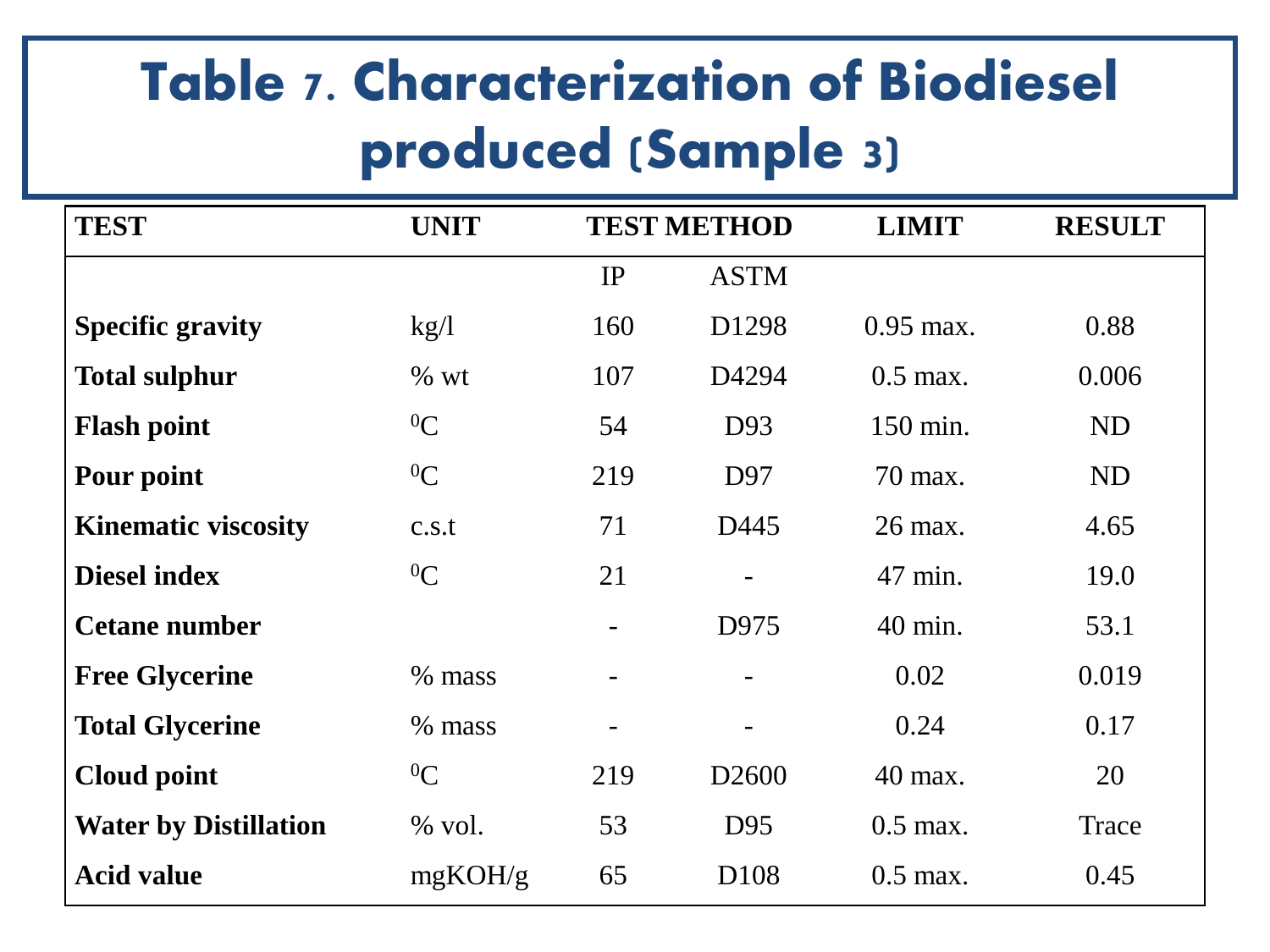The purity of the biodiesel obtained from sample 1 did not conform to the acceptable standard because the viscosity of the diesel, *cetane rating* among other properties is below the recommended value and this could lead to excessive use of the diesel by automobiles and smoky exhaust.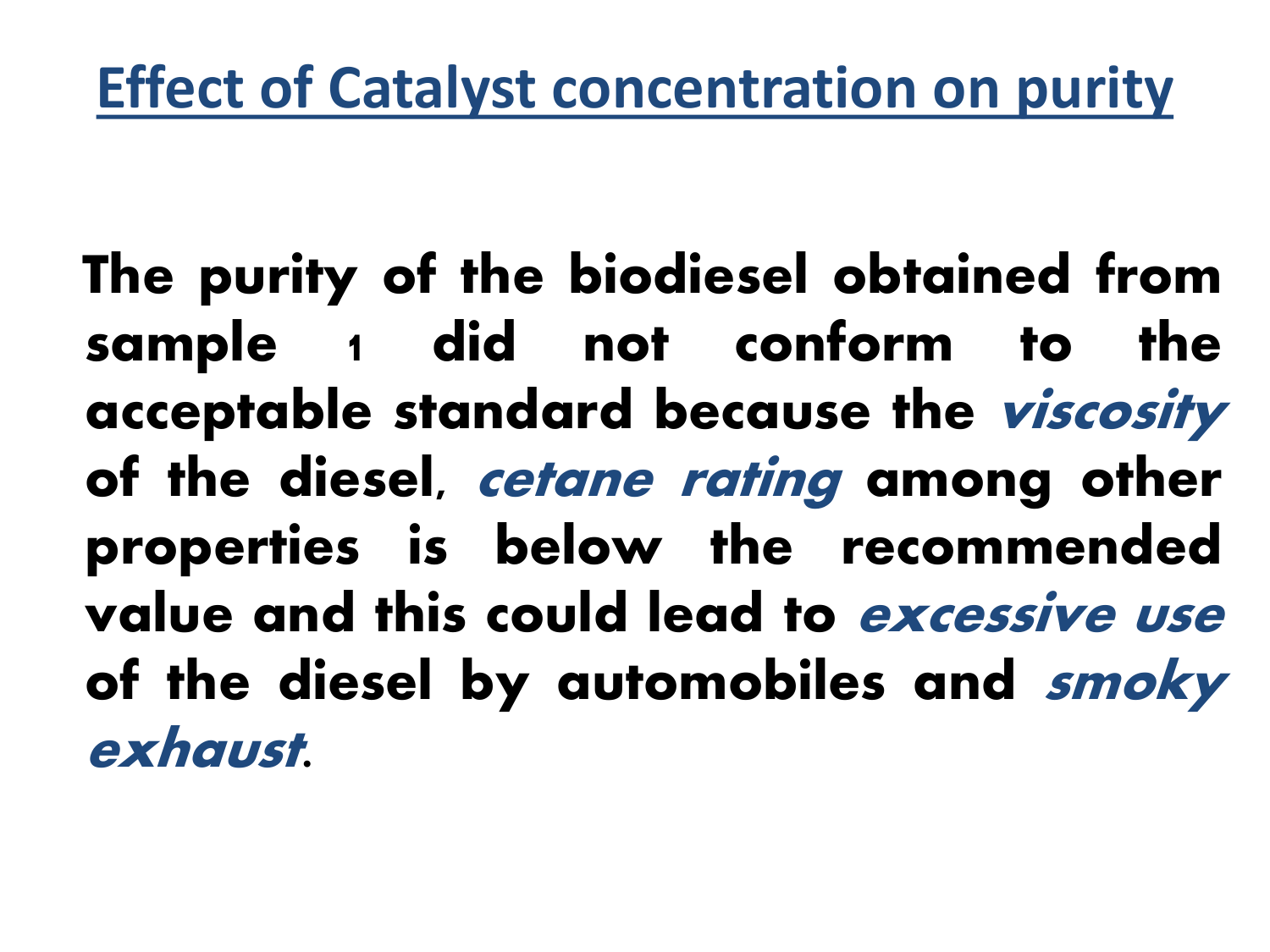#### **Effect of Catalyst Concentration on Yield**

 The yield of the first sample was the smallest of the three. The second sample produced more biodiesel because of the reaction ratio of the oil sample to the catalyst.

 From this, It can be deduced that a biodiesel produced using this ratio will yield more product and less glycerine.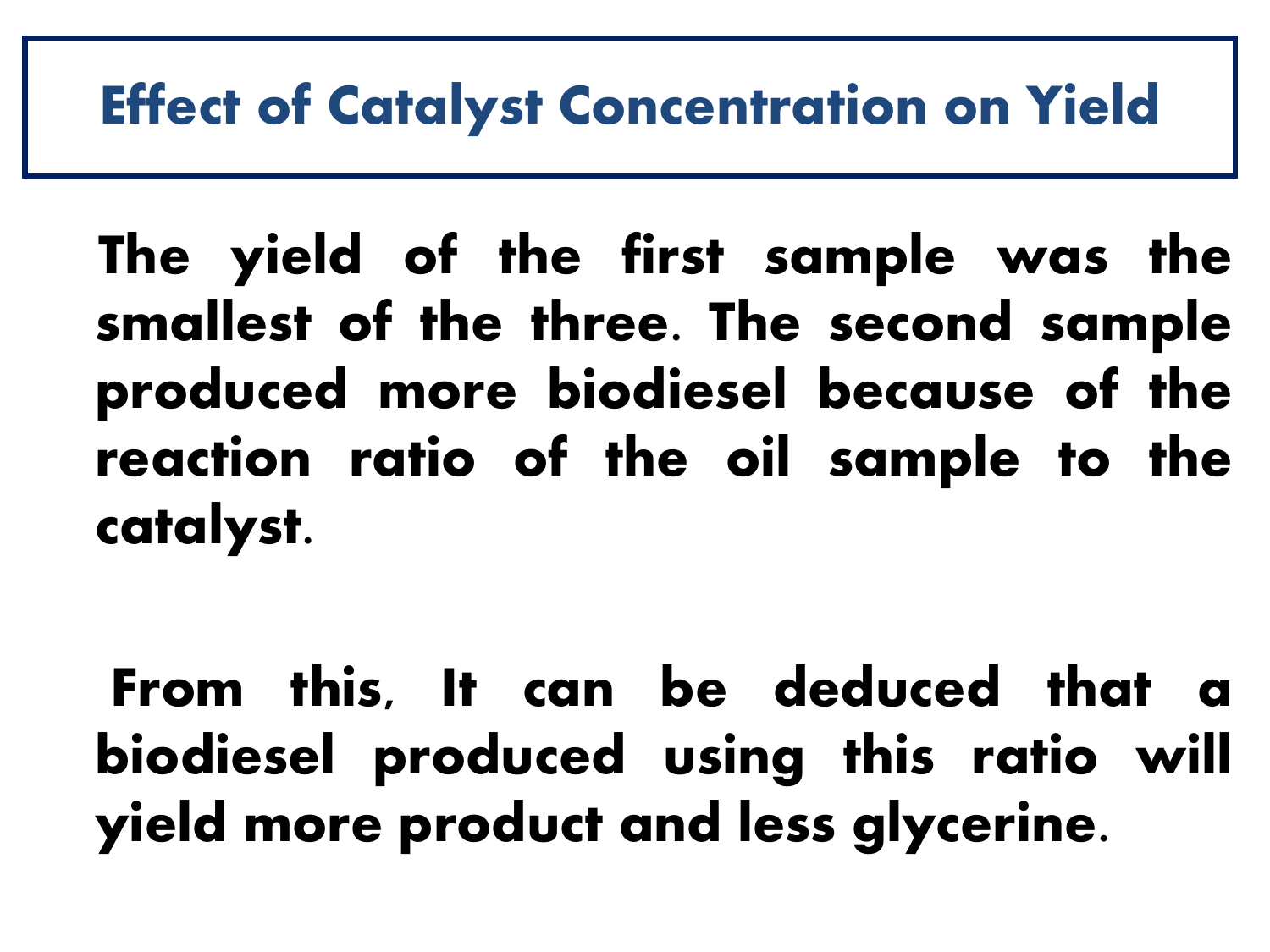## Effect of Reaction Time on Purit**y**

- The reaction time of 90 minutes produced the biodiesel that is in its purest state than the other two at 60 minutes and 120 minutes.
- This implies that at a either lower reaction or higher reaction time than 90 minutes, the biodiesel produced may likely be of low quality as well as contain some form of impurities.
- This can be checked by ensuring that diesel produced at acceptable reaction ratio is allowed to completely react at corresponding time, which will enhance the purity of the diesel produced.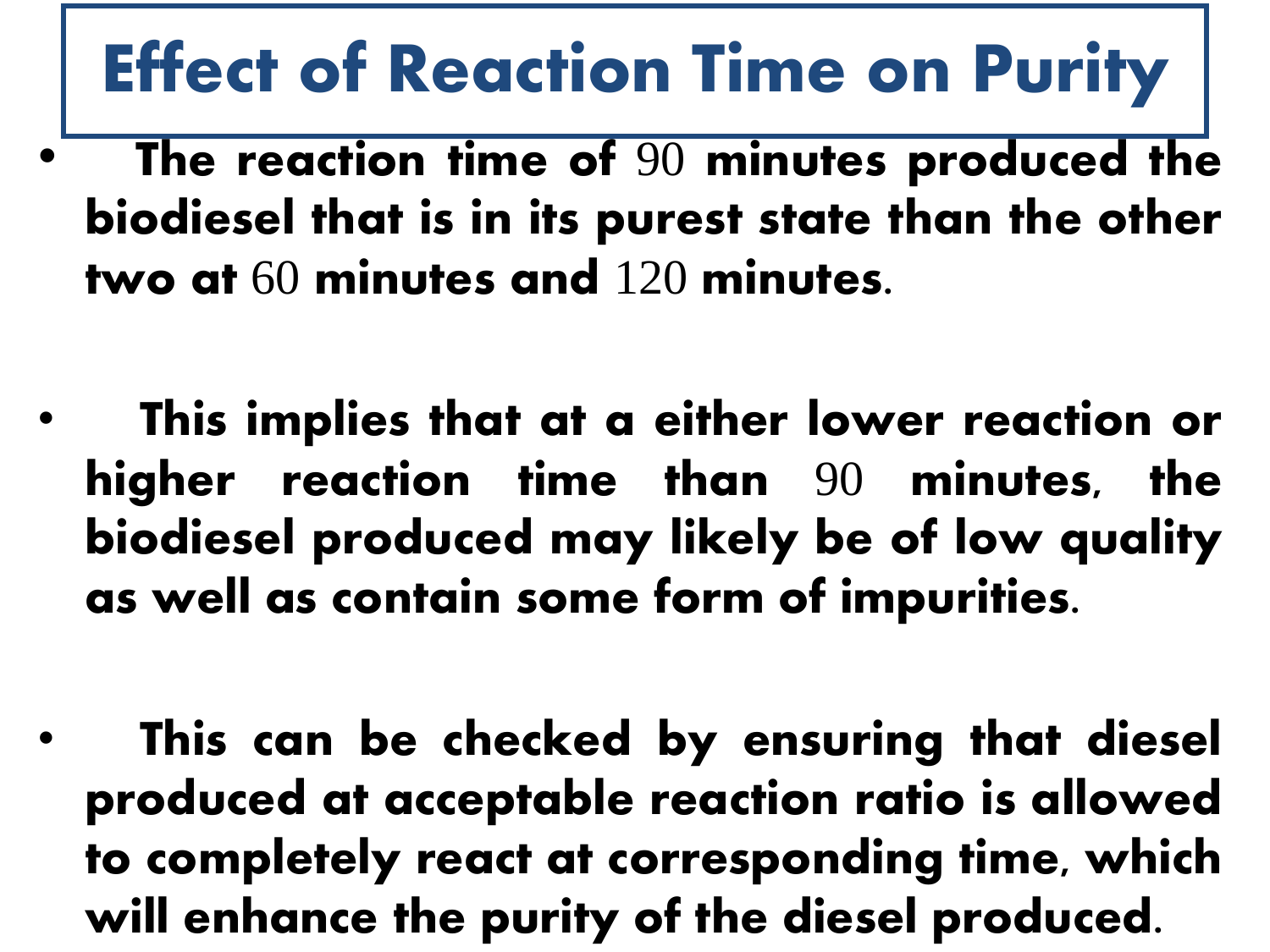# Effect of Reaction Time on Yield

• The result obtained shows that the highest quantity of biodiesel produced was at a reaction time of 90 minutes.

• This implies that the biodiesel produced at 60 minutes and 120 minutes have lower yield and which suggest that with a reaction time of 90 minutes, the second sample produced more biodiesel with good combustion properties and less glycerine than the other two.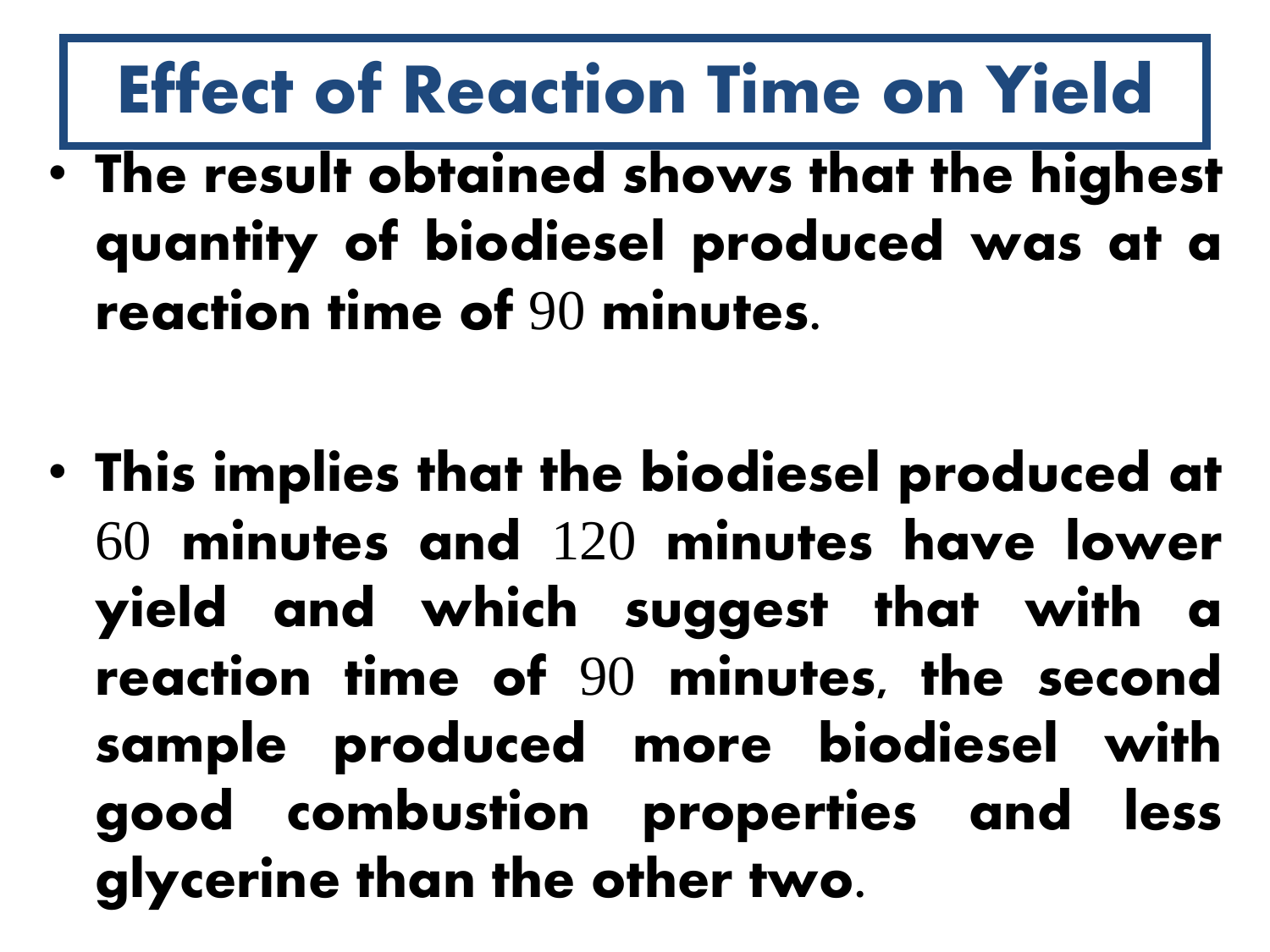# Conclusion

• **High yield of quality biodiesel can be produced using used vegetable oil as feedstock with a good reaction ratio, appropriate concentration of catalyst, temperature and time of heating**.